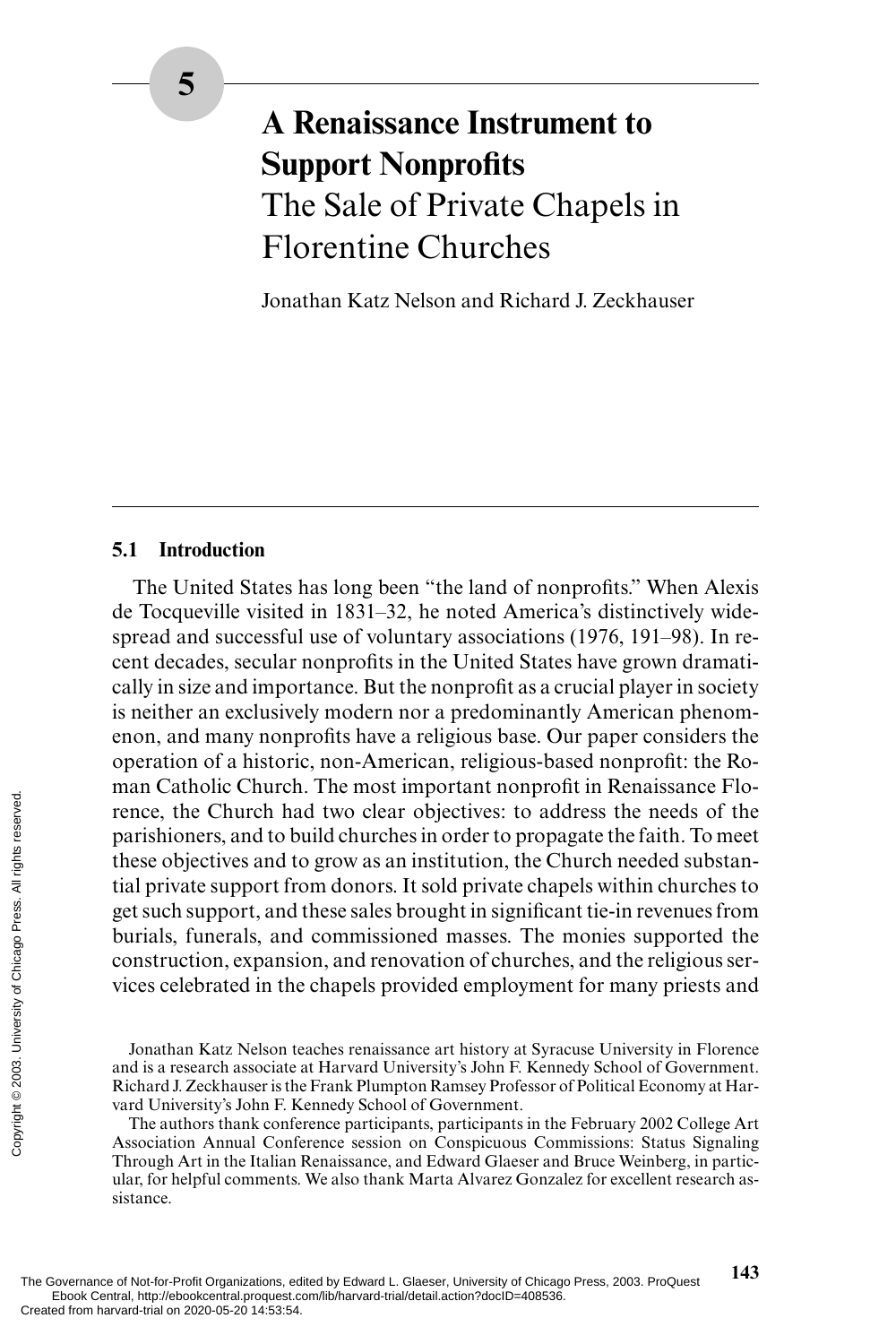members of religious orders. Those who provided financial support enjoyed the satisfaction of contributing to noble and spiritual endeavors but they also reaped considerable private benefits, notably status, permanent recognition, and expectations of salvation. The Church thus sold benefits to donors to raise private funds, and transformed the private funds into public goods.

This "transformation" of contributions from wealthy merchants and bankers involved the production of art. In Renaissance Florence, the Church played a major role in stimulating the visual arts, architecture, and music, although this was not the mission of this institution. (Support of the arts is often a role of modern nonprofits, but the history of the Church demonstrates how faith-based organizations can deliver public services in this area.) Most visitors to Florence today assume that the extraordinary examples of religious art and architecture were commissioned by the local church, and that each church was largely controlled by the Vatican. In fact, most church art was privately commissioned and privately owned, and the local churches had a large degree of local autonomy. Even the chapels themselves, which contained most of the art, remained private property until modern times. The sale, decoration, and staffing of private chapels played a fundamental role in the fund-raising and financing of local churches in Renaissance Florence. The art produced benefited not only the donors, but also the general public and the Church. Most Florentines believed that works of art contributed to the glorification of God, the dignity of the Church, and the status of the city.

This paper focuses on Florentine churches over the course of about 250 years. This period begins in about 1280, when construction began on the first two churches to contain significant numbers of private chapels: the late medieval basilicas of Santa Croce and Santa Maria Novella. It ends in the early 1530s, when Renaissance Florence became a duchy, and the Medici family began to exercise much greater control over local churches, and specifically on the sale and decoration of private chapels. Sections 5.2– 5.5 address the historical context of our analysis. Section 5.2 looks at the similarities between the functions and needs of modern nonprofits and the Renaissance Church, and how the selling of chapels provided a useful way to raise money. Section 5.3 discusses the currency and prices of Renaissance Florence, and the reasons for our chronological and geographic focus. Section 5.4 discusses the layout of Renaissance churches, including a description of private chapels, and the construction of these spaces. Section 5.5 explores funding, especially for construction costs, with special attention to the sale of private chapels. Fraction of Not-for-Profit Organizations, etched from harvard-trial on 2020-05-20-14:53:54. Created from harvard-trial on 2020-05-20-14:53:54. Created from harvard-trial on 2020-05-20-14:53:54.

Sections 5.6 and 5.7 consider why churches offered such spaces for sale, and why donors bought them. Section 5.6 addresses the supply side of chapels, reviewing the experience of three major churches. It argues that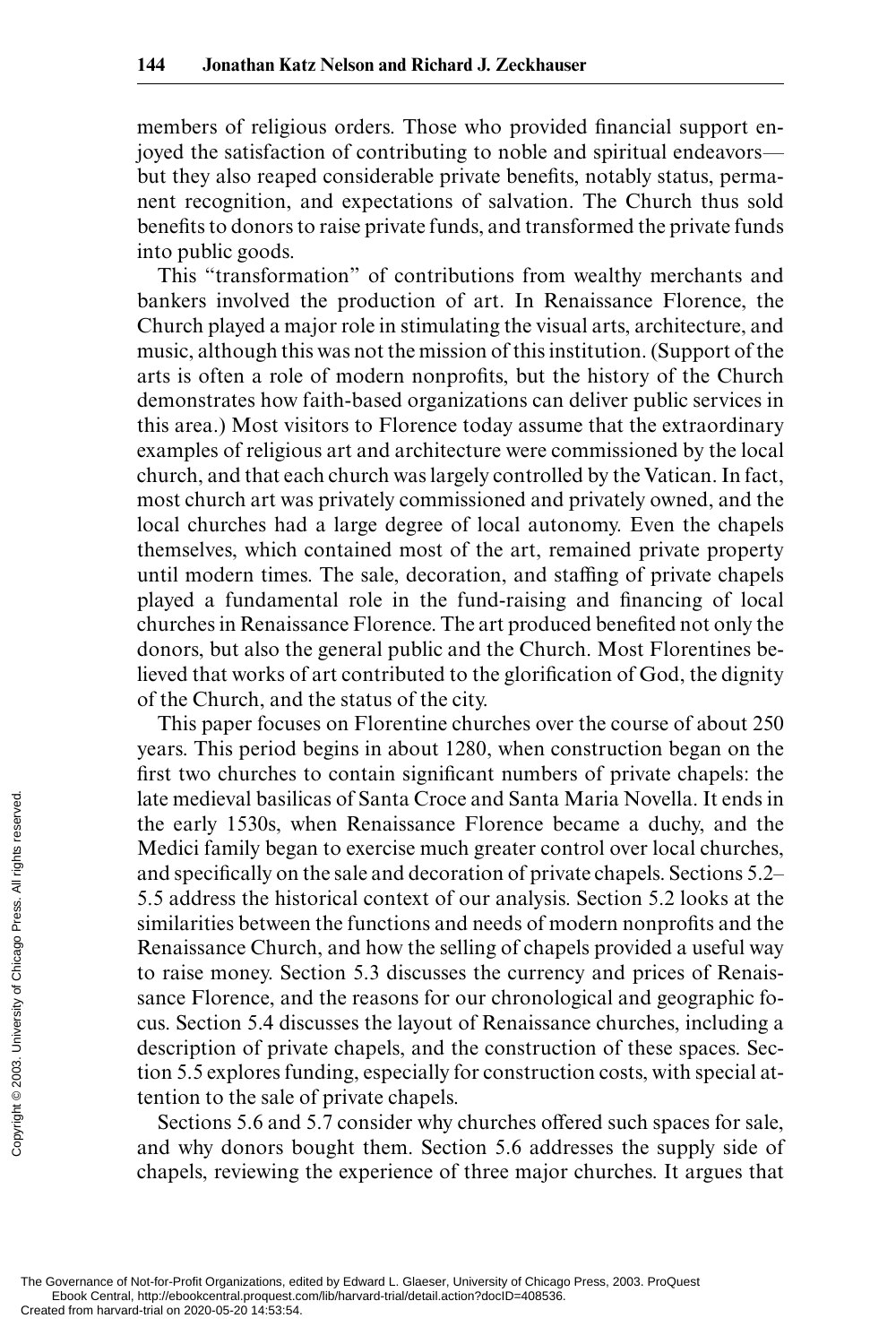local churches supplied private chapels because the benefits they received—the direct payments for the chapels, tie-in revenues, and enhancements to the church—substantially outweighed the costs. Section 5.7 looks at the demand for chapels. Why were donors willing to pay significant amounts to obtain and decorate private chapels, and to pay for masses in these spaces? It argues that the demand arose because the donors could buy benefits not available elsewhere, primarily status and the hope for salvation. (Similarly, the donation of a building to a university both establishes a form of immortality for one's name and enhances one's status.) Section 5.8 consists of some short concluding remarks.

#### **5.2 Renaissance and Modern Nonprofits**

#### 5.2.1 The Renaissance Church as a nonprofit

Lester Salamon noted that all nonprofits share six characteristics: They are organized, private, self-governing, voluntary, public benefit in nature, and they do not distribute any surplus or profits (Salamon 1999, 10–11). Clearly, the Renaissance Church in Italy was a highly organized and selfgoverning institution. It can, on the whole, be considered voluntary: Although virtually all Italians were Roman Catholics, and Church regulations demanded participation in certain activities, most people rarely attended mass. The Church also fits the "functional definition" of nonprofits, that they work in the public interest or for public purposes.<sup>1</sup> In Renaissance Italy, it offered several essential services that the local government could not or would not provide: education for children, charity for the poor, medical assistance for the sick, and of course the meeting of spiritual needs.

In theory, there were severe nondistribution constraints within the Renaissance Church:2 the abbot of a monastery, for example, could not simply pocket surplus revenue. Nevertheless, the power of the Church and the high degree of local authority led to widespread abuses. Perhaps the most infamous example is one that stirred protests by Martin Luther in the early 1500s. After the Archbishop of Magdeburg, Germany, raised considerable funds through the sale of indulgences, he sent half to Rome for the construction of the church of St. Peter's, and kept half to pay off his debt with the local banking family. Among local churches in Florence, however, the profit derived from the sale of chapels and masses was used primarily to construct, maintain, and staff the building. Fraction 1000 is the construction of the chicago Press. The Governance of Not-for-Profit Organizations, etched from havard-trial on 2020-05-20-14:53:54. Created from havard-trial on 2020-05-20-14:53:54.

The Governance of Not-for-Profit Organizations, edited by Edward L. Glaeser, University of Chicago Press, 2003. ProQuest Ebook Central, http://ebookcentral.proquest.com/lib/harvard-trial/detail.action?docID=408536.<br>Created from harvard-trial on 2020-05-20 14:53:54.

<sup>1.</sup> Weisbrod (1978) shows how nonprofit organizations overcome market failures in the provision of public goods to particular groups.

<sup>2.</sup> For the "nondistribution constraint" as a criterion for a nonprofits, see Hansmann (1990).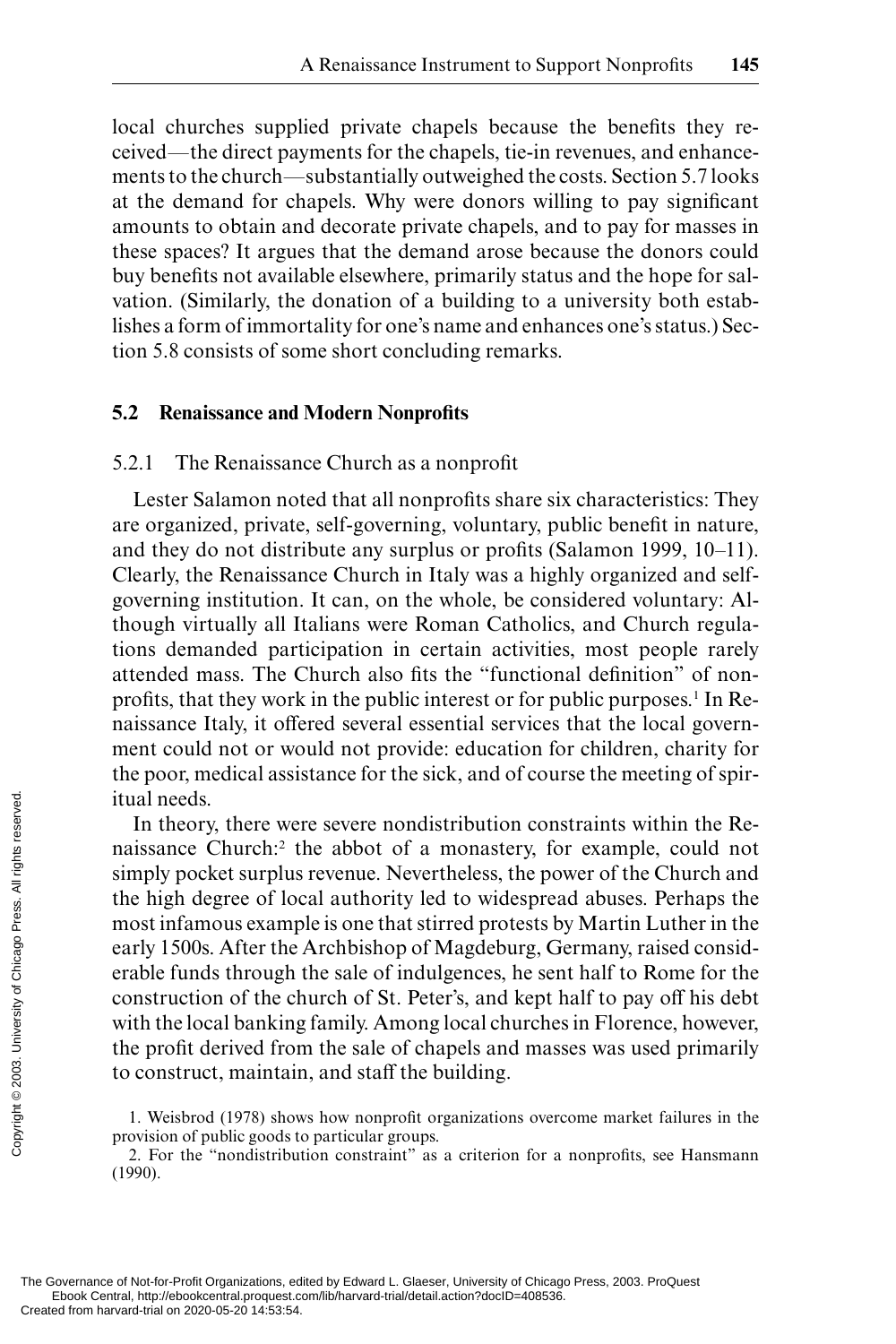## 5.2.2 Free-Riders and Private Beneficiaries

The most critical challenge to many nonprofits, regardless of era or locale, is to secure financial support. Nonprofits that provide subsidized benefits to the community, but receive insufficient government funding to provide them, need support from private parties. Rarely will altruistic concerns be sufficiently powerful to ensure the needed funding. As Olson (1965) demonstrated in *The Logic of Collective Action,* voluntary organizations (those that lack coercive powers to tax) confront serious free-rider problems. Few individuals will provide substantial support to a truly collective undertaking; all will seek to capitalize on the contributions of others.

Olson (1965) perused the American landscape and found that successful nonprofit organizations had found a clever solution: They provided private benefits that are not readily available elsewhere in exchange for contributions. For example, the American Medical Association, once very powerful, could charge stiff dues because it provided its members with a valuable referral network. Similarly, as we shall see, the churches of Renaissance Florence provided individuals with aid to salvation—private masses, indulgences, and intramural burial spaces—in exchange for contributions.

Olson also briefly observed that individuals donate to charity "because of a desire for respectability or praise" (1965, 160 n. 91). We provide strong evidence that such status-seeking motivated church contributions in late medieval and early modern Italy. In particular, it motivated major donations to purchase chapels and significant expenditures to decorate them. Whether in Renaissance Florence or modern America, nonprofits capitalize on their distinctive capability to convey status. They publicly associate the donor with other distinguished individuals and families, and provide a socially acceptable way to signal one's wealth.<sup>3</sup>

# 5.2.3 Profits from the Provision of Private Benefits

To sell at a high markup, nonprofits must focus on goods and services where they have market power. Modern churches that own regular businesses can at best charge a modest "feel-good" premium beyond market price. Big premiums require major advantages in the market. Many wealthy churches today are able to accumulate wealth by providing the hope for a better afterlife in exchange for contributions. The most successful in this domain, such as the Mormon church (which requires tithing to stay in good stead), are often very explicit about possible states for one's eternal life. Fraction 1972<br>
Created from havard-trial on 2020-05-20-14:53:54.<br>
The Governance of Not-for-Profit Organizations, etc.<br>
Experience of Not-for-Profit Organizations, etc.<br>
Experience of Not-for-Profit Organizations, etc.<br>
E

3. For an action to be an effective signal, the prestigious group must find that action less costly to take than would others. For example, a college degree is less costly for smarter people to secure, and a costly chapel is more likely to be purchased by someone who is rich. See Spence (1974, especially chap. 8, "Status, Income, and Consumption," pp. 62–68); and Zeckhauser and Marks (1996).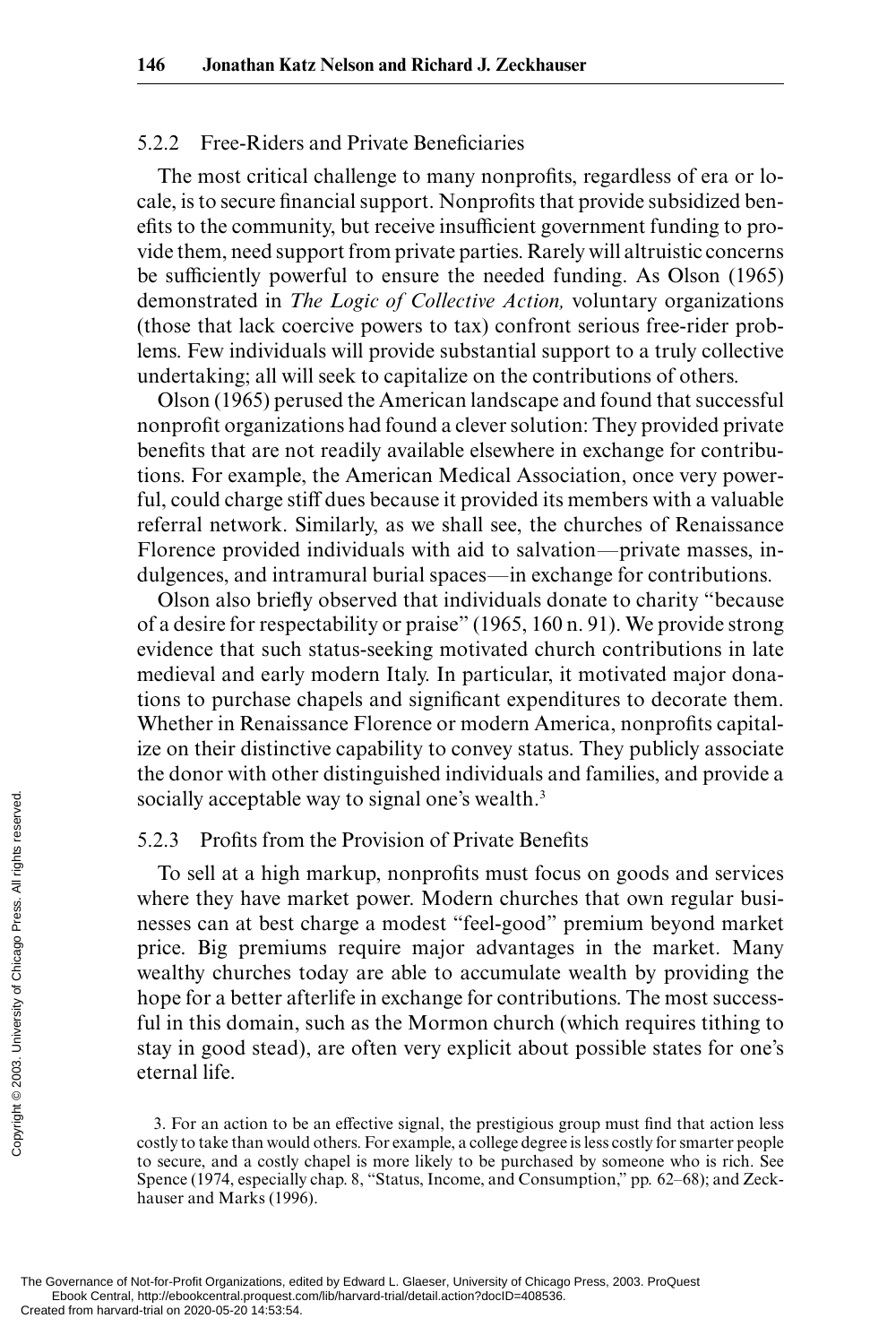What net profit does a nonprofit receive when it provides a private benefit in exchange for a contribution? Its net is the whole contribution less fund-raising costs and the costs of providing benefits to donors. Most Renaissance churches offered private masses, which could reduce the time that donors would spend in purgatory. These services required private masses, which led to the need for priests to conduct them.

Physical structures offer a different story. Contemporary universities tend to sell buildings at or sometimes below cost. However, they often sell rooms and spaces within them as well. Such double sales afford the potential for profit. The amount of profit depends significantly upon how essential the building is for the nonprofit. A needed dorm essentially reaps a 100 percent surplus from any donations; the university would have built the structure even if it had not received outside funds. But if the new building will house some little-used museum, say, even a contribution of the full construction cost may entail a loss, since the land will likely be given for free and maintenance will be required.

We demonstrate that chapels provided a wonderful way to finance the Renaissance church. First, the monopoly on afterlife benefits allowed churches to sell their goods and services—chapels and masses—at prices well above cost. Second, although chapels were sold to private parties, donors were rarely physically present in their chapels. These individuals selected and paid for the expensive decorations within chapels, and both the art and architecture added significantly to the magnificence of churches. Third, the church, like the modern university selling buildings, could boost prices due to the status benefits donors received.

The benefits to a church from the sale of a private chapel can be summarized as follows:

 $Benefits = (price of chapel - cost of chapel)$ 

 $+$  value of benefits from tie-in sales

+ value to church of decorated chapel

The last term is what the church itself would have paid to secure the decorated chapel if no one would donate it. Our analysis shows that chapels generally sold at prices far above cost; the term in parentheses was solidly positive. The two additional terms made the proposition of selling private chapels even more attractive. Example 1<br>
Example 1<br>
Created chapel if no one<br>
generally sold at price<br>
positive. The two add<br>
chapels even more att<br>
5.2.4 Residual Clain<br>
One characteristic is<br>
claimant, namely the<br>
ganization are workin<br>
nonprofits,

# 5.2.4 Residual Claimants

One characteristic feature of for-profit organizations is a clear residual claimant, namely the shareholders. This implies that all parts of the organization are working toward a common purpose. In many contemporary nonprofits, it is unclear who is the residual claimant. Theoretically, it would be the board, but the board members are not allowed to take any

The Governance of Not-for-Profit Organizations, edited by Edward L. Glaeser, University of Chicago Press, 2003. ProQuest Ebook Central, http://ebookcentral.proquest.com/lib/harvard-trial/detail.action?docID=408536.<br>Created from harvard-trial on 2020-05-20 14:53:54.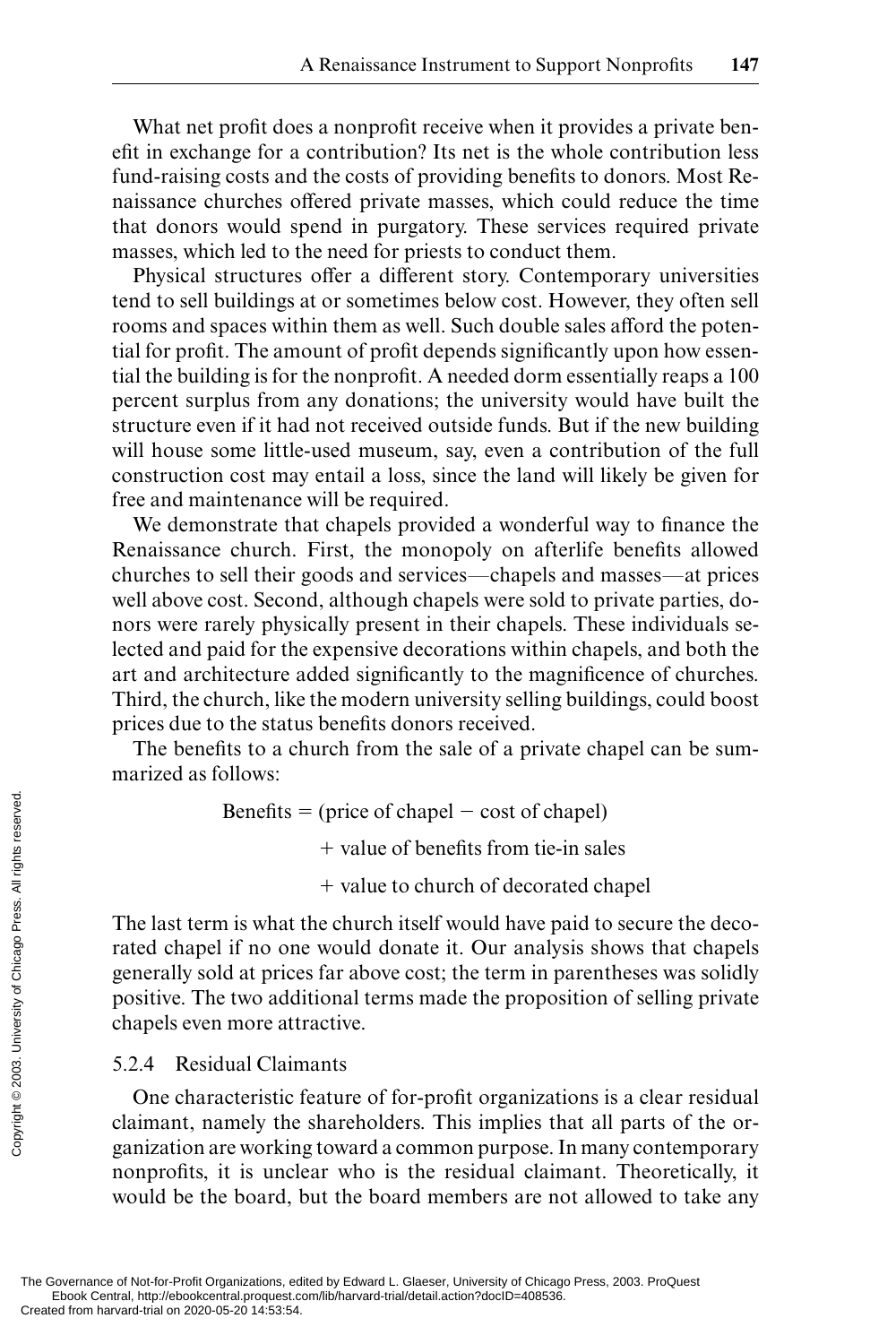surplus. It might be posited that the board's preferences will guide the allocation of the surplus, but directors of the same nonprofit may have vastly different ideas of what the organization should do. Interestingly, the intended residual claimants in monastic churches were the religious orders, whose members had taken vows of poverty. They could not accept sums of money beyond living expenses, but they could accept prestigious buildings and beautiful decorations. These made their lives more pleasant, raised the respect of their profession, and, by adding to the glorification of God, contributed to one of the stated goals of the nonprofit to which they had dedicated their lives.

Lay people usually dominated the building committees of medieval and Renaissance churches, and thus they often made key decisions on chapel sales. As we shall see, this was the situation in the church of Santo Spirito, where the building committee did not maximize revenues from the sale of chapels. Rather, it set low prices for some of the most prestigious chapels, which were purchased by members of the building committee. It is not clear to what extent this was self-dealing, as opposed to representing rewards for past and contemplated future contributions.

#### 5.2.5 Focus on Posterity and Mission Drift

Nonprofit organizations can last much longer than the human life span. Harvard University has passed the 350-year mark, and the Catholic Church is into its third millennium. Conspicuous association with such an institution—say, by paying for a named and long-lived physical structure that it uses—provides a form of immortality. Such immortality is not achievable through either family or personal possessions, which change their names and ownership. How can a nonprofit assure current donors that the assets promised in return for their contributions will not be taken back in the future? Part of the answer is that since the nonprofit must continue to raise new funds, current management has to show fidelity to past donors; drawing down an endowment or allowing physical structures to languish can sound a death knell for a nonprofit.

Nevertheless, nonprofits can compromise their missions if they have a strong fund-raising orientation, especially one that relies heavily on the sale of private benefits. An organization may shift its goals in order to attract donors and funds. Fund-raising performance often becomes a prime marker of the success of the organization's leader, which further shifts his or her activities. In addition, donors may gain some control over the organization, and influence its direction. The original objectives of the organization then receive relatively less emphasis, and new goals emerge. With time, the mission of the organization tends to drift. Exerces of Not-for-Profit Organizations, etch<br>
Created from harvard-trial on 2020-05-20-14:53:54.<br>
The Governance of Not-for-Profit Organizations, etch<br>
Created from harvard-trial on 2020-05-20-14:53:54.<br>
Created from harv

The history of the Catholic Church helps illustrate these dangers. In the late medieval period, it began to sell private benefits in order to support it-

The Governance of Not-for-Profit Organizations, edited by Edward L. Glaeser, University of Chicago Press, 2003. ProQuest Ebook Central, http://ebookcentral.proquest.com/lib/harvard-trial/detail.action?docID=408536.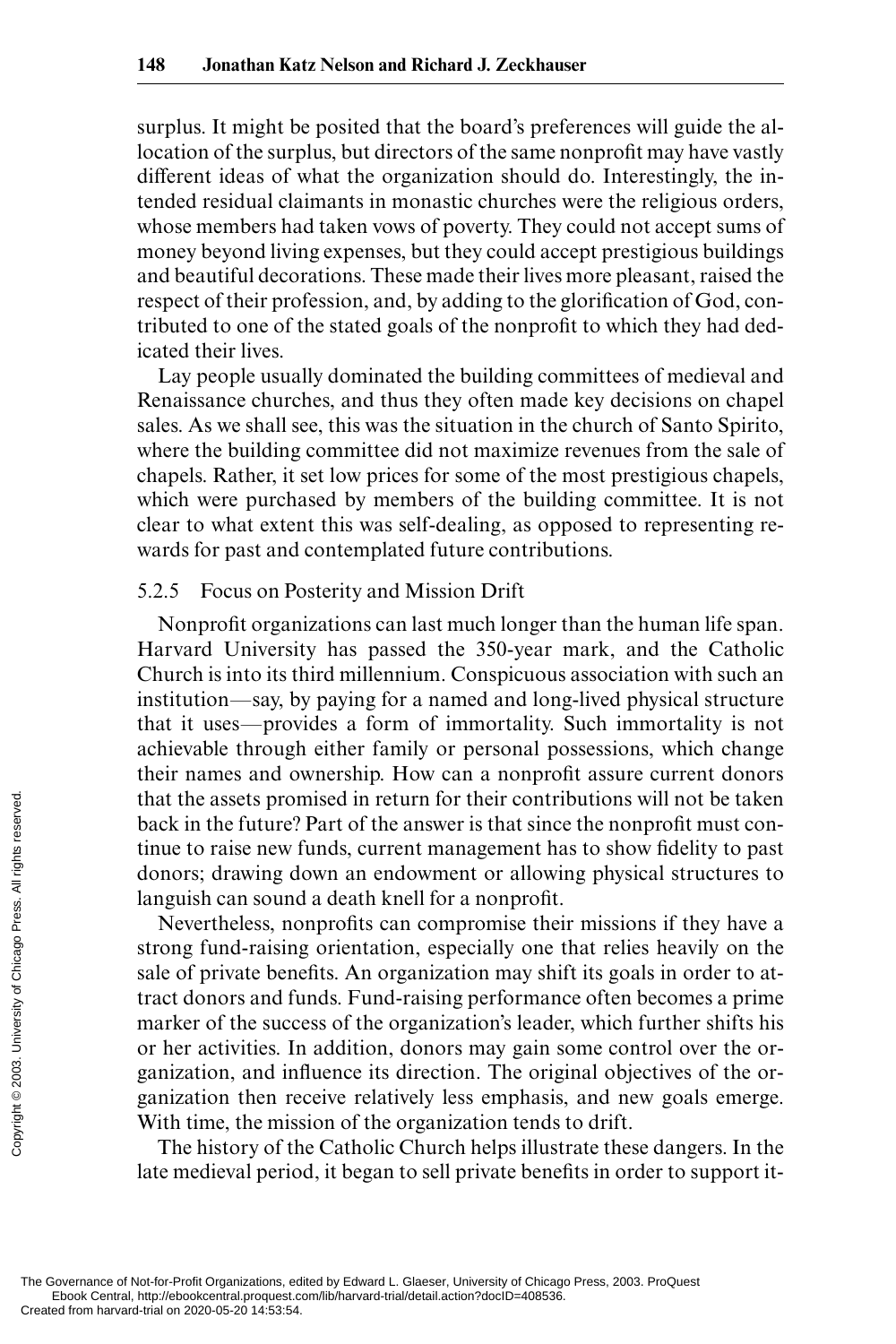self, and then to grow in numbers of physical structures and personnel. The activities surrounding these sales noticeably influenced the behavior of the individual churches involved. To support their staffs, many churches became virtual mass-and-funeral factories for a small number of wealthy benefactors. Partially as a reaction against these abuses, the Vatican in the late sixteenth century took an increasingly active role in regulating the sale of privately owned chapels (Swanson 1995). By the nineteenth century, private ownership of chapels had virtually disappeared, although private burial areas in churches can still be purchased today.<sup>4</sup> The Church, like other nonprofits, must balance its focus on posterity—and thus its fundraising activities—with efforts to limit the drift of its original mission.

#### **5.3 Measures for and Focus of the Analysis**

## 5.3.1 Prices and Currency

Most studies of Renaissance art and architecture provide prices in florins only, but these figures are difficult to compare, given the ever increasing value of the florin in the Renaissance, and they are even harder to relate to our own times.<sup>5</sup> Following the example of Goldthwaite (1980), we compare prices to the rate of pay for unskilled construction workers, which remained extremely stable at roughly one-half lira per day from 1350 to 1527. A full-time laborer could hope to work at most about 270 days a year, given the large number of religious holidays. Goldthwaite estimated that during the entire period under consideration one man-year of unskilled labor was worth about 150 lire; the total yearly cost to provide one adult with essentials was 55 to 75 lire.<sup>6</sup>

# 5.3.2 Chronological and Geographic Limits

We focus on Florence from about 1280 through the 1530s, for three reasons. First is the extraordinary reputation enjoyed then and now by the art and architecture produced in late medieval and Renaissance Florence. The Church not only employed and encouraged the patronage of major artists,

4. The new Catholic cathedral in Los Angeles is offering prestigious final resting spots for sale (1,300 crypts and 5,000 niches for ashes), with crypts starting at \$50,000. See, "Cathedral in Los Angeles Sets Premium on Its Crypts," *New York Times,* 10 February 2002, p. 20.

5. The price of buildings, chapels, and their artistic decorations were usually calculated in florins, an internationally recognized gold-based coin, but wages and living expenses were usually given in lire. Between 1350 and 1500, the value of the lire to the florin fell in half from 3.5:1.0 to 7:1 (Goldthwaite and Mandich 1994; Cipolla 1990). Different currencies were used for different types of items. Similarly, some countries today employ dollars for major transactions, but the local currency for day-to-day purchases. Example 1<br>
Soms. First is the extra<br>
soms. First is the extra<br>
and architecture prod<br>
Church not only empl<br>  $\frac{20}{200}$ <br>
4. The new Catholic cath<br>
sale (1,300 crypts and 5,000<br>
in Los Angeles Sets Premiu<br>
5. The price of

6. Man-year figures are always approximate, and we round off those above 20. Goldthwaite's (1980) data allow one to determine the lire/florin exchange rate and the rate of pay for any given year, and therefore enable us to hone the calculation of the cost of a man-year.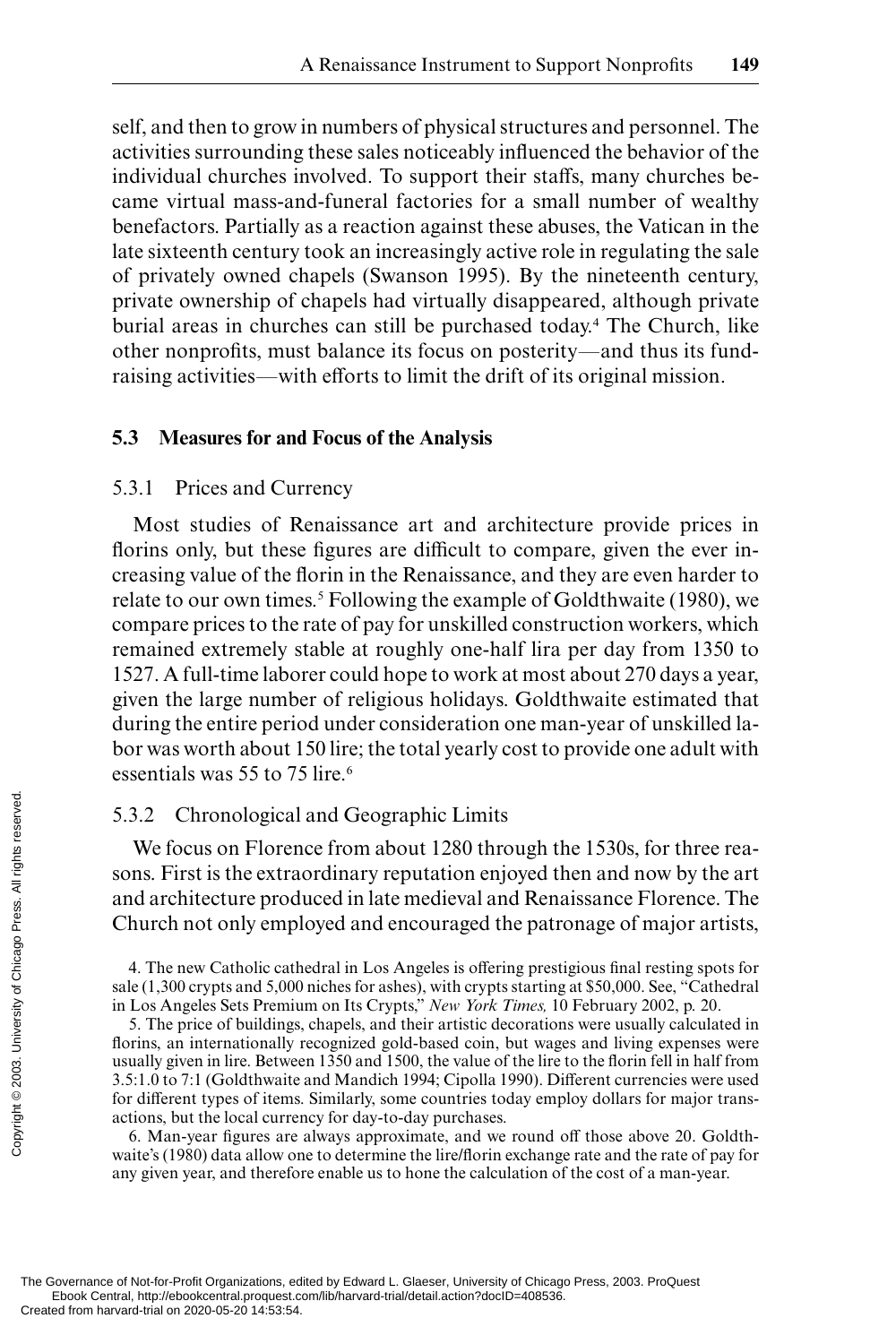but also played a crucial role in the preservation of their work. Most surviving Renaissance works were made for private chapels in churches, and many of these objects and structures are now owned or protected by modern nonprofits.

A second reason to focus on Florence is the unusually rich quantity, quality, and variety of surviving documentation. The best known original source are the records of the *Catasto;* these and related financial records were made on several occasions in the 1400s and beyond (Herlihy and Klapish-Zuber 1988). Other significant documents include the private account books kept by merchants, a type of financial record particularly popular in Florence, and the account books and memorials kept by churches. Although this treasure trove of documentary material is exceptional for a major Renaissance city in Europe, it is highly fragmentary in comparison with the material available for modern economic studies.

As a result of the abundant source material, there are far more studies on the history and society of medieval and Renaissance Florence than on any other Italian city. The research of five scholars has been particularly important for this paper: Richard Goldthwaite (1968, 1980, 1993) on the construction industry, banks, and private wealth; Sharon Strocchia (1992) on Tuscan funerary rituals; and Samuel Cohn (1988, 1992) on wills in Tuscany.7 In addition, the doctoral dissertations by Annegret Höger (1976) and Ena Giurescu (1997) offer crucial information on the origins of private chapels in Florence. Remarkably, given the plethora of research and publications on Renaissance architecture, no study has established a complete financial record of the total expenses and funding sources for the construction of a church. Very few sustained studies address the phenomenon of private chapels over the course of our period.8

A third motivation for our geographic focus is that private citizens played a particularly large role in the economy and government of late medieval and Renaissance Florence. Bankers and merchants paid for the vast majority of the church decorations and made substantial contributions toward the construction of churches. Perhaps in no other city were so many churches remodeled or rebuilt in order to accommodate private chapels. The economic sophistication of the Florentines, their abundance of liquid wealth, and their business leaders' need to display their status all contributed to the success and refinement of this fund-raising instrument for the leading Renaissance nonprofit (Goldthwaite 1993). The direct funding of the Renaissance Church in Florence by private individual and family donors provides a useful parallel to modern American nonprofits. Exerces the contral on 2020-05-20 14:53:54. Created from harvard-trial on 2020-05-20 14:53:54. Created from harvard-trial on 2020-05-20 14:53:54. Created from harvard-trial on 2020-05-20 14:53:54. Created from harvard-tri

<sup>7.</sup> Unless otherwise stated, Strocchia provided the source for all references to funerals in the paper. On burials and strategies for preserving the memory of Florentines, see also Ciappelli and Rubin (2000).

<sup>8.</sup> For general essays, see Colvin (1991, chap. 10, "The Family Chapel in Renaissance Italy," pp. 190–217); and Nelson (forthcoming).

The Governance of Not-for-Profit Organizations, edited by Edward L. Glaeser, University of Chicago Press, 2003. ProQuest Ebook Central, http://ebookcentral.proquest.com/lib/harvard-trial/detail.action?docID=408536.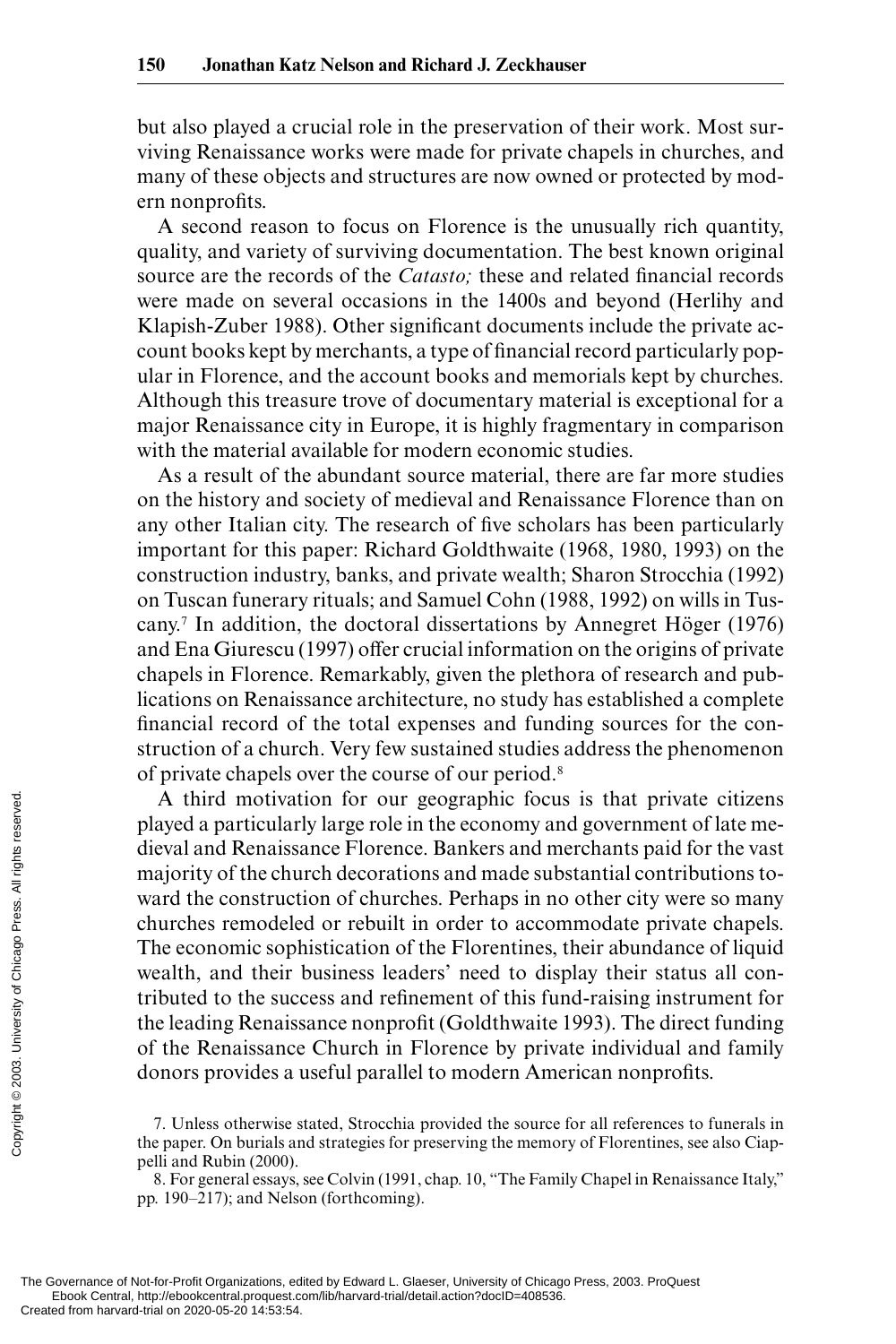# **5.4 The Organization and Construction of Churches**

#### 5.4.1 Definitions

Since the Middle Ages, every major city in Europe has had a cathedral, the principal church of the diocese (which contained the cathedra or throne of the bishop) and several parish churches under the bishop's direct supervision.<sup>9</sup> In addition, vast numbers of monastic churches were built in this period; these constitute most of the examples in our study. Monastic churches were open to the general public but designed to meet the needs of the religious community that lived in the adjacent monastery or convent. Nearly all were basilicas; that is, they had an oblong plan and longitudinal axis, usually consisting of a central nave and side aisles. Transept arms extended from both sides of the main chapel or high altar, both located at the end of the nave (figs. 5.1, 5.3). Two significant architectural features in monastic churches were the choir, an enclosed structure usually located in front of the high altar, where the members of the order prayed and sang, and the rood screen, which bisected the nave, keeping women in the area further from the high altar (Hall 1979). The "religious" were the members of the orders—the friars, nuns, monks, and canons. Most male religious were not priests, so they could participate in but not officiate at mass. The most prominent orders throughout Europe, including Tuscany, were the Franciscans and Dominicans. Both were mendicant orders; their rule embraced collective poverty. The friars had no personal property, and thus they had to seek donations to support themselves, their churches, and their mission goals.

#### 5.4.2 Private Chapels

During our period, the term "chapel" referred to any area where mass was conducted, and was virtually synonymous with the term "altar." Altar tables were attached to the side and entrance walls of churches, to columns, and even to rood screens. In this paper, however, we usually use "chapel" in the modern sense to refer to a discrete architectural area, with the altar table opposite the entrance. A chapel could be a spatial box defined by three walls, with the fourth side originally closed off by a metal gate, as in the churches of Santa Maria Novella and Santa Croce (figs. 5.1–5.5), or a shallow niche, as in the church of Santo Spirito (figs. 5.6–5.7). In most churches such spatial boxes were built in both arms of the transept; in many churches, such as San Lorenzo, chapels of this type also lined the side aisles. CREATE THE COVET ALL THAT CONDUCTER THE COVET ALL THE COVERANCE CREATED (THE CONDUCTION THE COVERANCE CREATED (THE COVERANCE CREATED (THE COVERANCE CREATED (THE COVERANCE) CREATED (THE COVERANCE CREATED (THE COVERANCE) CR

9. For Renaissance Tuscany, see Bizzocchi (1987). Sources for the following general comments about the nature and organization of the church can be found in the volumes already mentioned (Goldthwaite 1993; Strocchia 1992; Cohn 1992; Colvin 1991) as well as Swanson (1995) and Vauchez (1998–1999).

The Governance of Not-for-Profit Organizations, edited by Edward L. Glaeser, University of Chicago Press, 2003. ProQuest Ebook Central, http://ebookcentral.proquest.com/lib/harvard-trial/detail.action?docID=408536.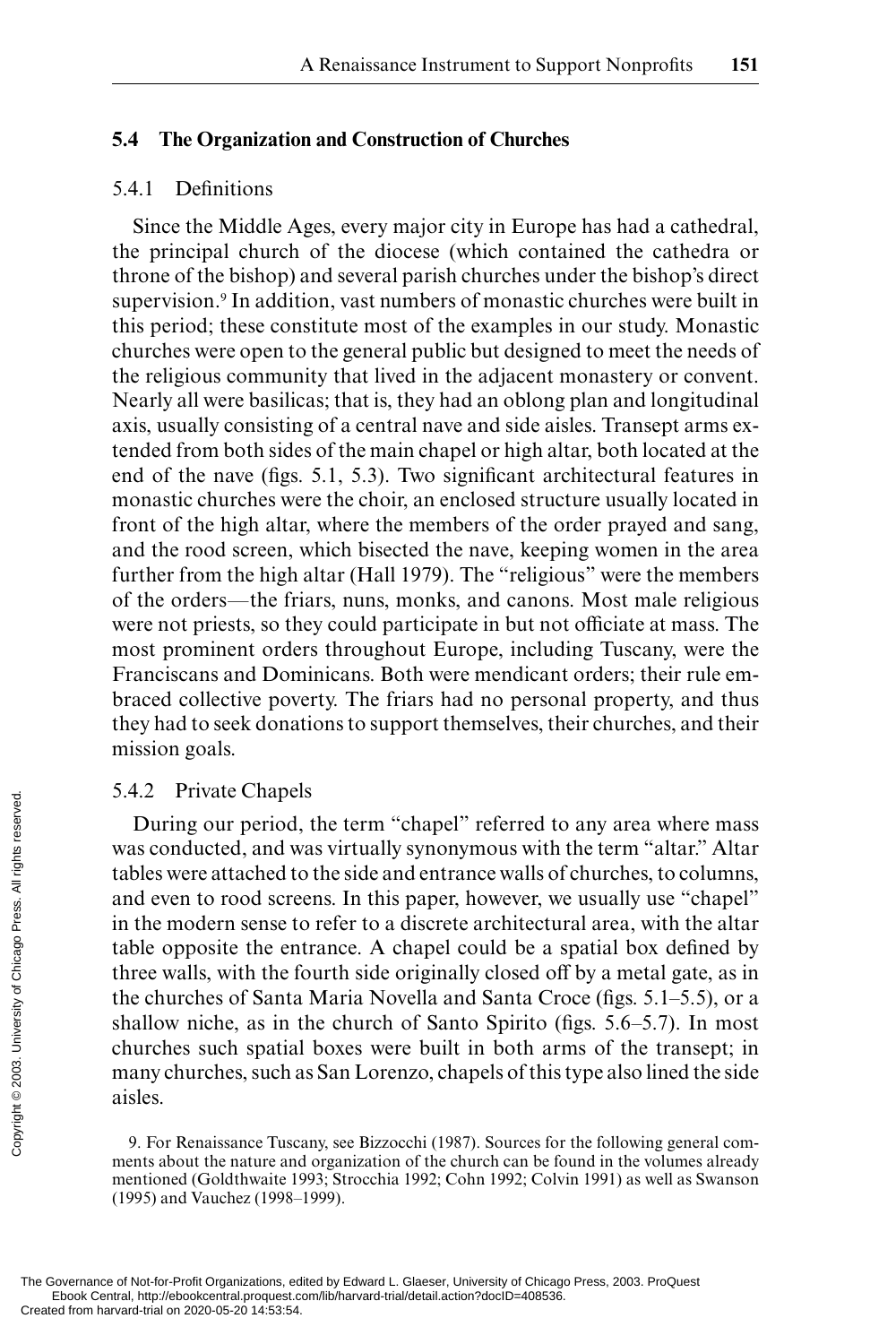



Source: Florence, Kunsthistorisches Institut. *Source:* Florence, Kunsthistorisches Institut.

Notes: Entrance at right; main chapel at left (A); high altar (B); private chapels (C) in aisles along the nave and in transept arms *Notes:* Entrance at right; main chapel at left (A); high altar (B); private chapels (C) in aisles along the nave and in transept arms on either side of main chapel; "exceptional" chapels (I, G); sacristy (D). on either side of main chapel; "exceptional" chapels (I, G); sacristy (D).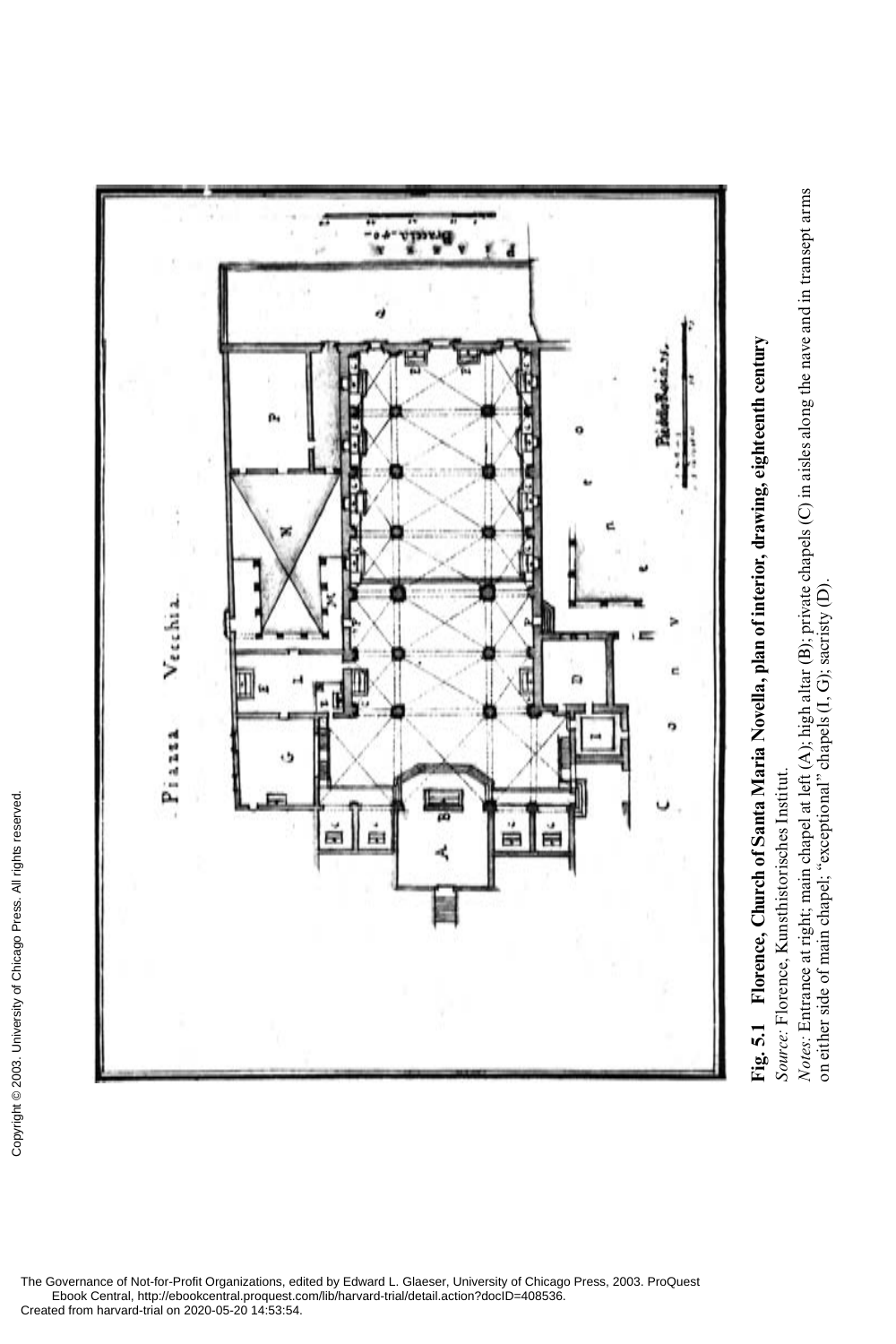

# **Fig. 5.2 Florence, Church of Santa Maria Novella, nave and side aisles**

*Source:* See figure 5.1.

*Notes:* View is toward high altar and main (Tornabuoni) chapel, with frescoes by Domenico Ghirlandaio, late fifteenth century. Chapels visible in side aisles, including the Lenzi Chapel on the left, with Masaccio's *Trinity,* early fifteenth century.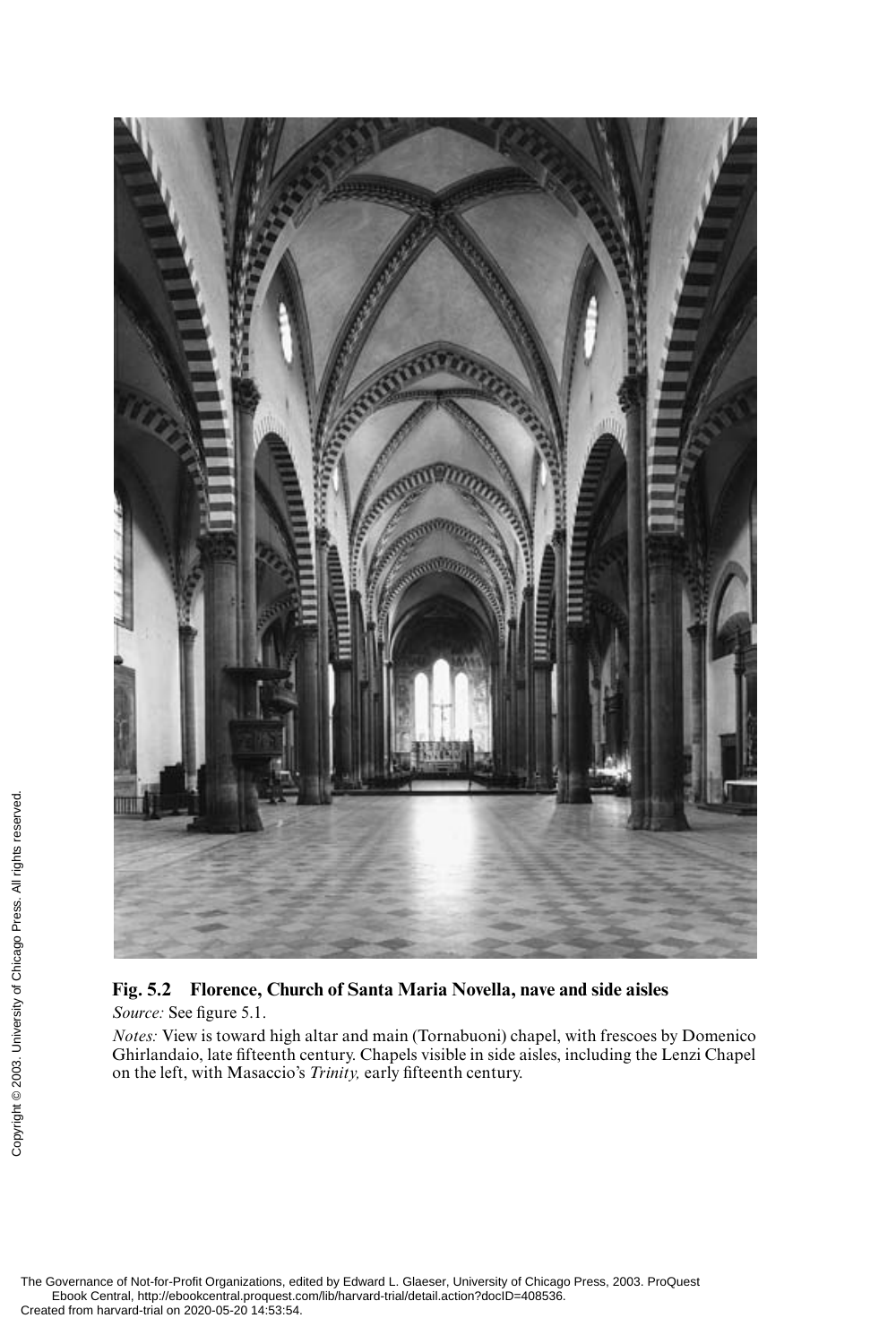



Notes: Entrance at right (R); main chapel at left (L); high altar (I); private chapels in aisles along the nave, and in transept arms *Notes:* Entrance at right (R); main chapel at left (L); high altar (I); private chapels in aisles along the nave, and in transept arms on either side of main chapel (A); "exceptional" chapels (N, E); sacristy (G). on either side of main chapel (A); "exceptional" chapels (N, E); sacristy (G).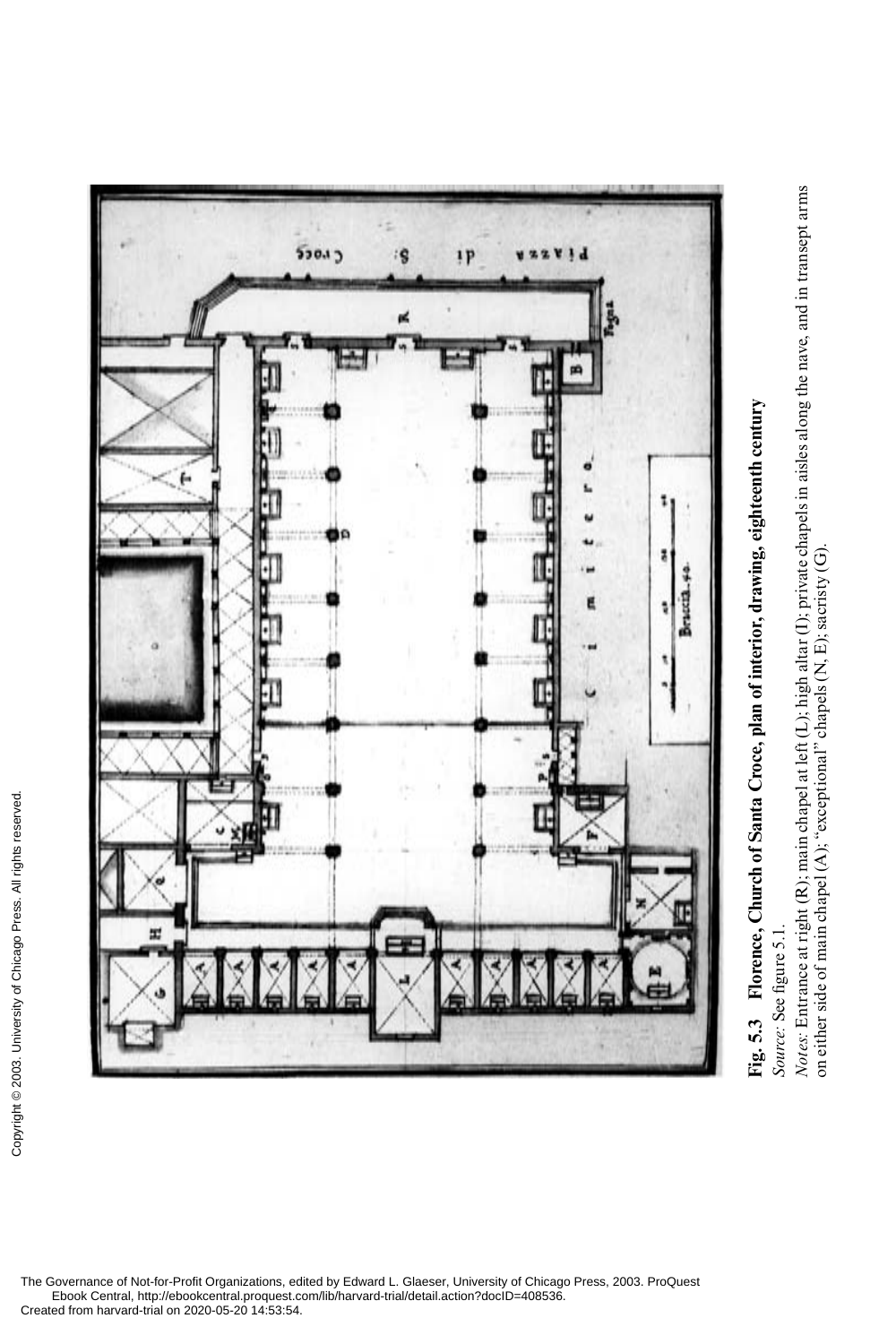

# **Fig. 5.4 Florence, Church of Santa Croce, view of interior, engraving, nineteenth century**

*Source:* See figure 5.1.

*Notes:* View is toward high altar and main (Alberti) chapel; chapels visible in side aisles.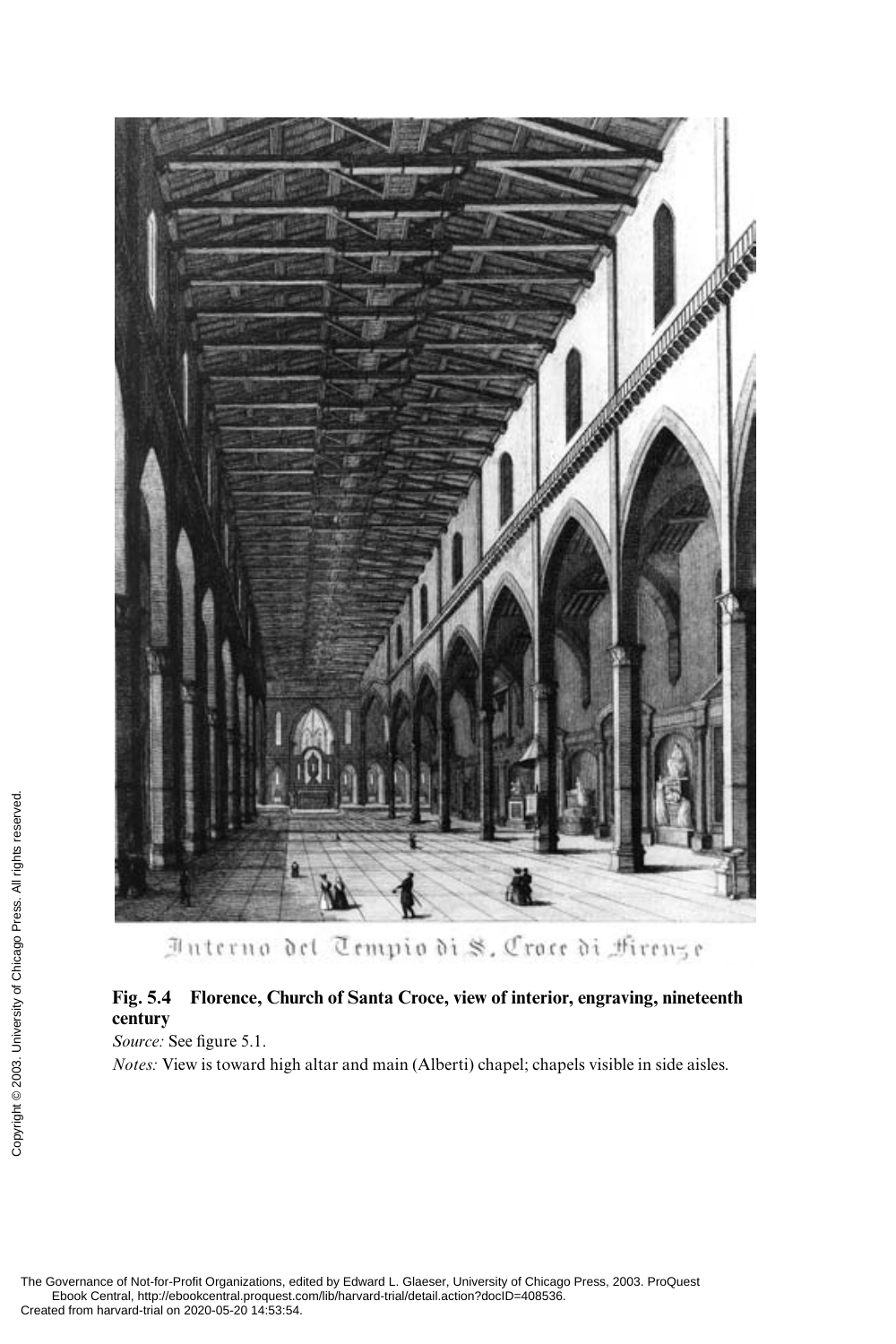

# **Fig. 5.5 Florence, Church of Santa Croce, view of two chapels to right of high altar**

*Source:* See figure 5.1.

*Notes:* Bardi Chapel (left), Peruzzi Chapel (right), both with frescoes by Giotto, early fourteenth century.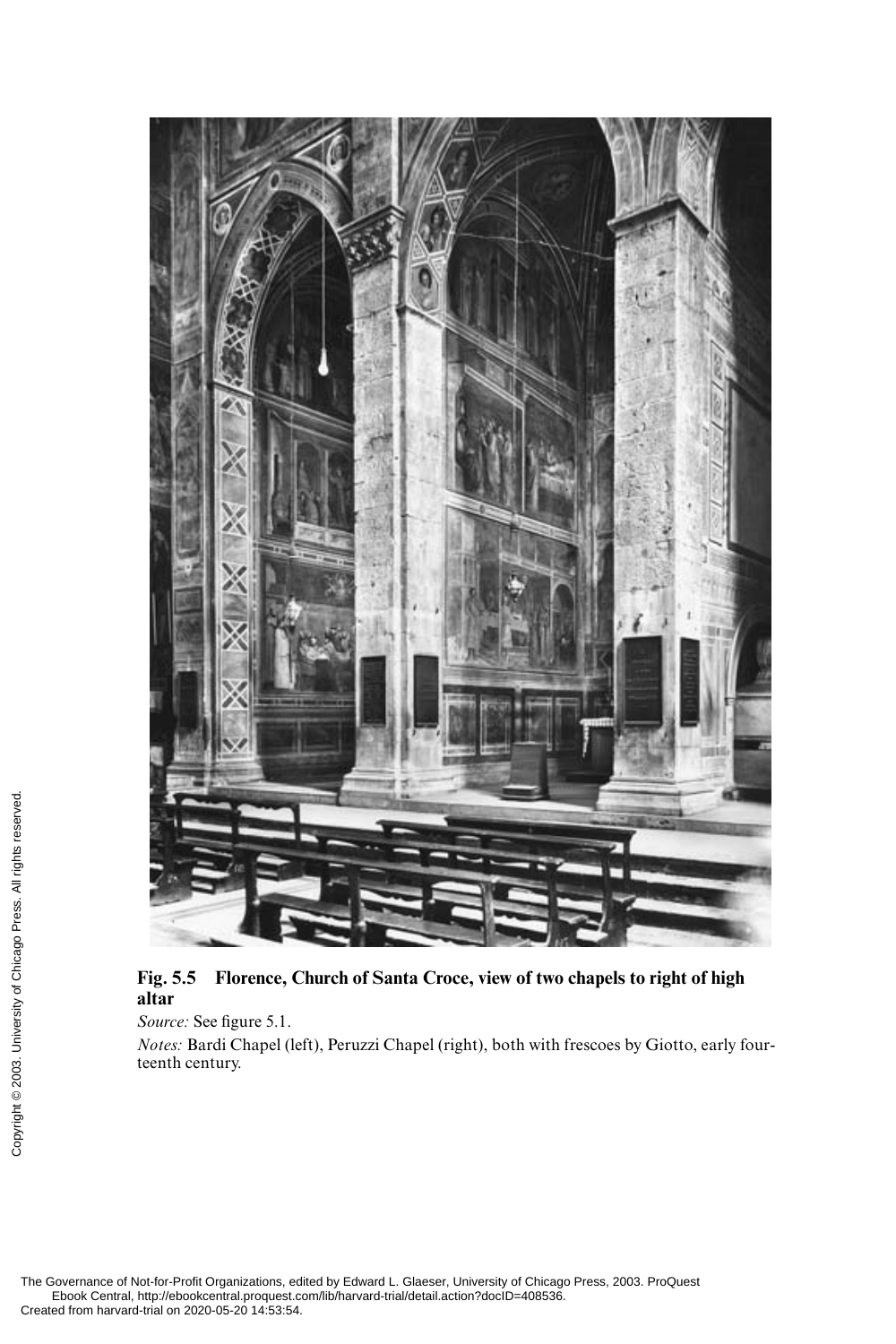



Notes: Entrance at left (D); main chapel at right (C); high altar (A); private chapels in aisles along the nave and transept (B); *Notes:* Entrance at left (D); main chapel at right (C); high altar (A); private chapels in aisles along the nave and transept (B); sacristy (F). sacristy (F).

The Governance of Not-for-Profit Organizations, edited by Edward L. Glaeser, University of Chicago Press, 2003. ProQuest Ebook Central, http://ebookcentral.proquest.com/lib/harvard-trial/detail.action?docID=408536.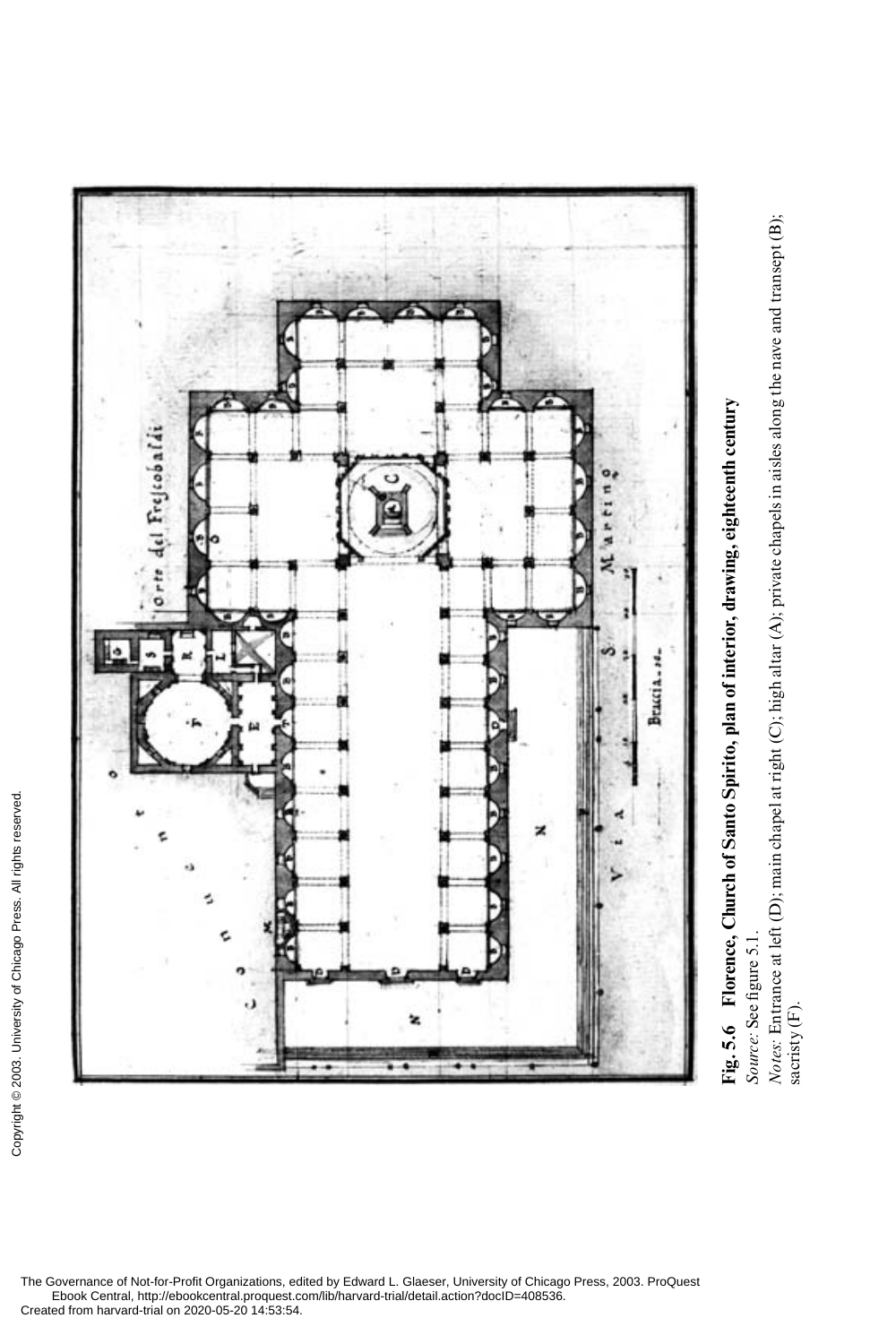

**Fig. 5.7 Florence, Church of Santo Spirito, view of three chapels in transept** *Source:* See figure 5.1.

*Notes:* The chapel on the far right is indicated with an "O" in figure 5.6, on the "Orto del Frescobaldi" side. All chapels have original architectural elements designed by Brunelleschi, early fifteenth century, and original altar tables, altarpieces, frames, and altar frontals from the late fifteenth to the early sixteenth centuries.

Most chapels and wall altars were private property. The main exceptions in Florence were the cathedral, which did not have private chapels, and the high chapels in some monastic churches, which remained the property of the religious orders. The rights to private chapels were sold most often to individuals or families, including brothers and extended clans, but at times to groups such as lay brotherhoods or trade associations.10 The main function of a chapel was as a setting for memorial masses, not as a place for individuals to attend mass. In addition, many private chapels provided burial places for donors and their families. Fraction control contrights in Schemar<br>
The religious orders<br>
individuals or fami<br>
to groups such as la<br>
tion of a chapel wa<br>
dividuals to attend<br>
ial places for donor<br>
In Florence, the<br>
chapels are in two<br>
were both rebu

In Florence, the first churches with significant numbers of private chapels are in two basilicas built for the leading mendicant orders, which were both rebuilt in the late 1200s and early 1300s. The Dominican church of Santa Maria Novella has four spatial box chapels in the transept (figs. 5.1–5.2), and the slightly later Franciscan church of Santa Croce has ten

The Governance of Not-for-Profit Organizations, edited by Edward L. Glaeser, University of Chicago Press, 2003. ProQuest Ebook Central, http://ebookcentral.proquest.com/lib/harvard-trial/detail.action?docID=408536.<br>Created from harvard-trial on 2020-05-20 14:53:54.

<sup>10.</sup> By way of contrast, most private chapels in Venice were owned by confraternities or *scuole.* Although the purchasers of chapels received private property in return, they were regularly described in Renaissance Italy as benefactors, and we refer to them as donors.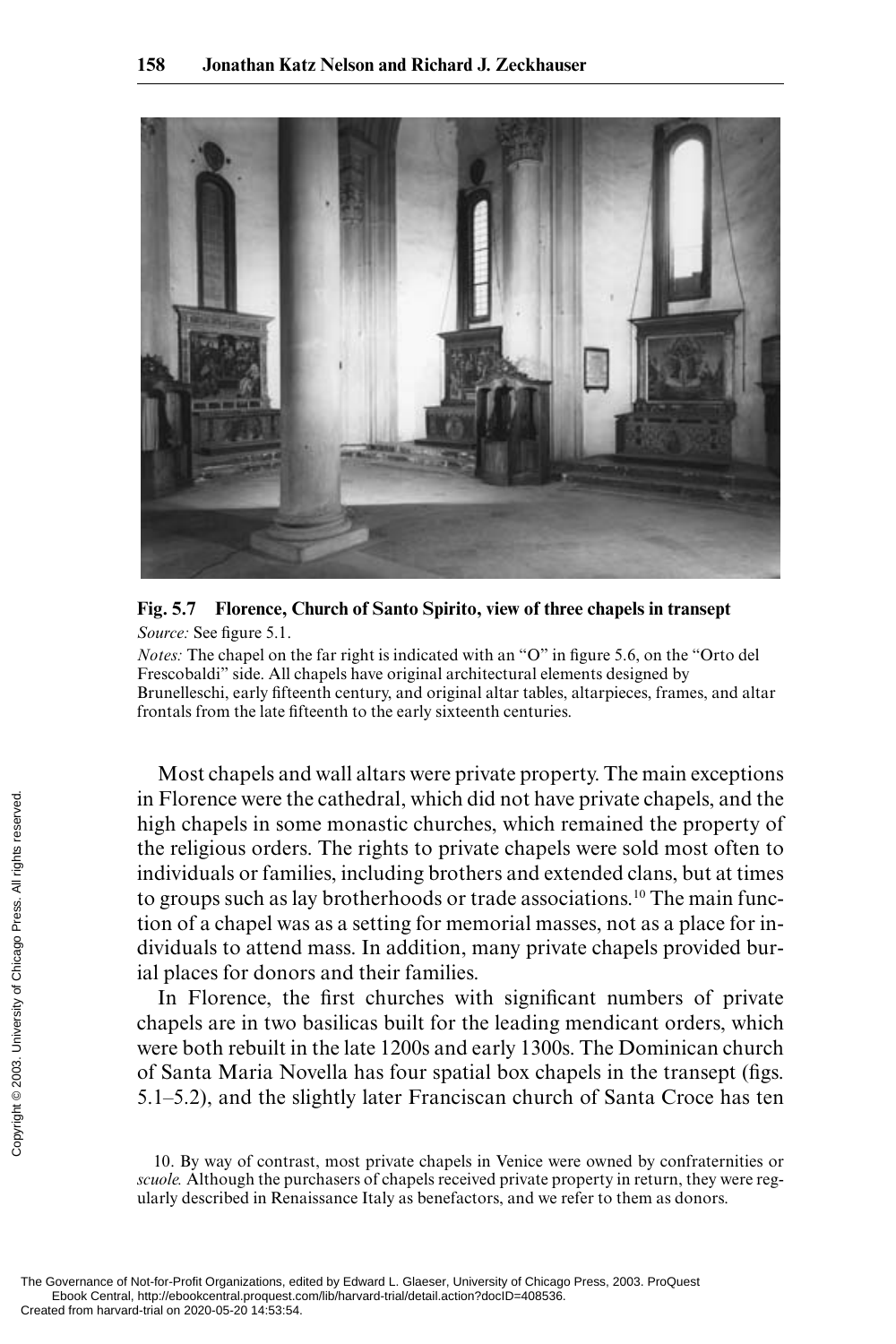(figs. 5.3–5.5). In the later Middle Ages, the new class of extremely wealthy and status-conscious merchants created a strong demand for private chapels. By the late 1300s, these chapels had became popular across Europe, especially in affluent commercial cities such as Florence, and they line the walls of most late medieval and Renaissance churches.

The sale of private chapels strongly affected church architecture. In fifteenth-century Florence, architects created plans that allowed for more of these privately owned spaces (Goldthwaite 1993, 122–23). In San Lorenzo and Santo Spirito, for example, Brunelleschi abandoned the tradition of wall altars along the aisles and made plans for a series of spatial chapels (Saalman 1993; and figs. 5.6–5.7 of this chapter). The advantages of this arrangement were sufficiently great that other churches, including Cestello, were remodeled, and the designs for new churches provided for spatial chapels along the side walls (Luchs 1977; and fig. 5.8).

For most practical purposes, these chapels were private property, and identified as such by conspicuous inscriptions, coats of arms, and banners. Chapels were purchased, left to heirs, and in many cases resold. Other than priests, few people ever entered these spaces. Since the spatial box chapels were located in the transept, beyond the rood screen, they were off limits to women, and men would have found them locked with gates (Hall 1979). From a distance, visitors could appreciate the architecture and decorations in private chapels. However, the main images of many altarpieces were covered by curtains or shutters (Nova 1994). The paintings would be visible on special occasions, such as feast days or when masses were held at these altars.

Prestigious chapels were expensive. In the late 1400s, Piero del Tovaglia reasoned, "If I spend 2,000 florins on my townhouse [*palazzo*], my dwelling on earth, then 500 devoted to my residence in the next life seem to me money well spent" (Kent 1995, 183). This wealthy Florentine evidently planned on spending 500 florins for his private chapel and tomb. The purchase price of a private chapel constituted only part of the total cost, often less than half. The related tie-in expenses were furnishing the chapel with an altar and required liturgical instruments, decorating the space, and providing funds for priests to say masses. In the late 1400s, Filippo Strozzi spent 300 florins (sixteen man-years)—the standard price for a private chapel in a main church—on a chapel in Santa Maria Novella and over 900 (forty-eight man-years) on the decorations and the tomb within (Sale 1976; the Strozzi chapel is in the right transept, adjacent to the main chapel, in fig. 5.1). The magnificence of the church benefited from such furnishings and decorations, and the coffers of the church benefited directly from the payment for masses.<sup>11</sup> These additional responsibilities constitute one From the covernance of Not-for-Profit Organizations, etchcome created from harvard-trial on 2020-05-20-14:53:54. Created from harvard-trial on 2020-05-20-14:53:54. Created from harvard-trial on 2020-05-20-14:53:54.

11. Some modern nonprofits that have constructed named buildings upon merely receiving their construction costs—or worse, only a fraction of them—have encountered financial difficulties. Many nonprofits now push hard to get some assurance of support for maintenance, recognizing that they may have to settle for fewer and less grand buildings.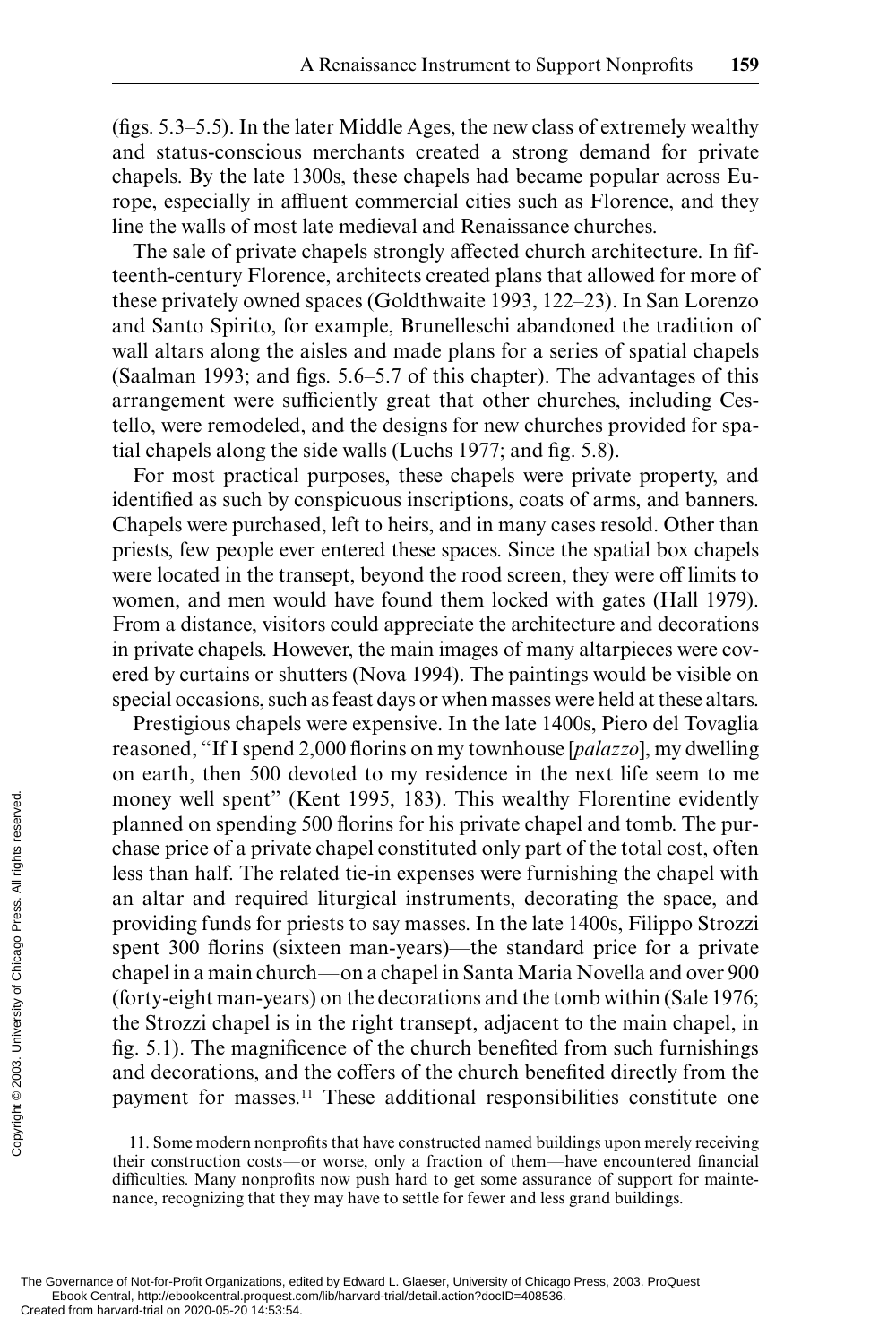



*Notes:* Street entrance at left (A); courtyard (D); church entrance (E); nave (F); main chapel at right (G); private chapels along

Notes: Street entrance at left (A); courtyard (D); church entrance (E); nave (F); main chapel at right (G); private chapels along

Source: See figure 5.1. *Source:* See figure 5.1.

nave (H); sacristy (L).

nave (H); sacristy (L).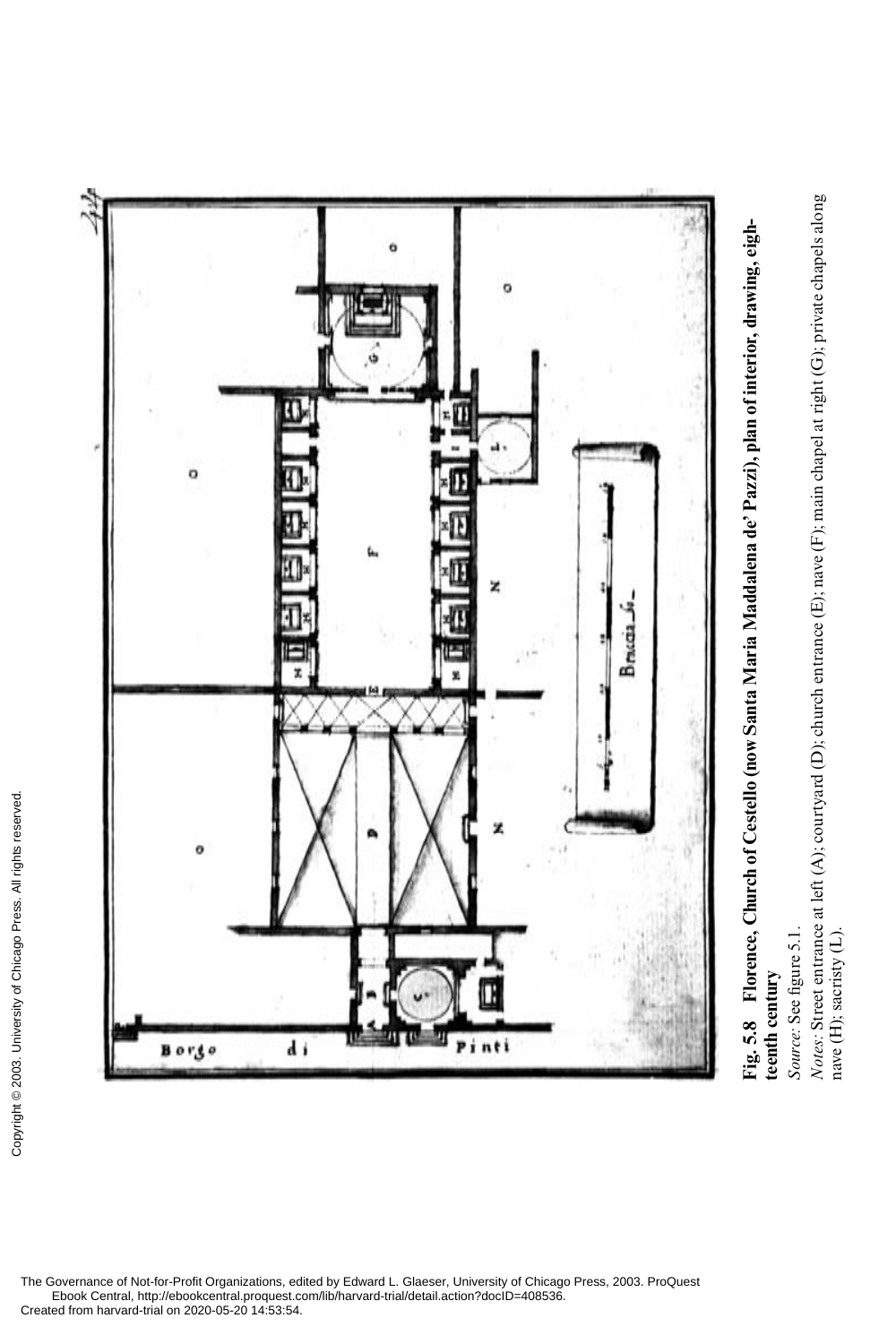significant difference between chapels and traditional private property: If owners failed in these obligations, they could lose the right to the chapels, as happened repeatedly in various churches during our period. A second unusual characteristic of chapels as private property is that their owners rarely visited them. Most donors probably went only a few times a year.

As context for these figures, in 1427, tax (*Catasto*) officials established the expected maintenance cost of a single adult at 14 florins, just under half of one man-year.12 The yearly income of higher government officials in the fifteenth century was 100–150 florins, and that of a manager in a merchantbanking house was 100–200 florins (Goldthwaite 1993). Many of the patrons discussed in this paper were extremely affluent, with a personal wealth declared in *Catasto* records at 5,000 to 10,000 florins (Molho 1994). In 1427, Cosimo de' Medici was worth 100,000 florins (3,137 man-years; Kent 2000). Other financial records reveal that the personal assets of some prominent donors were considerably higher: In 1377 Niccolò di Jacopo Alberti was worth 340,000 florins (10,741 man-years; Strocchia 1992, 77), and in 1491 Filippo Strozzi was worth 116,000 florins (6,138 man-years; Goldthwaite 1968, 60, 63).

#### 5.4.3 Church Construction Boom

Florence witnessed an explosion in the number and size of its churches in our period. This development was not a response to demographic expansion. Even by the mid-1500s, the population had not regained its level of 1348 when the Black Death wiped out one-half to two-thirds of the residents (Cohn 1992). Nevertheless, the number of churches had dramatically increased, and many of the older buildings had been extensively restored. The quantity of these monuments, the modern style of their architecture, and the quality of the art they contained were not necessary for the traditional functions of the Church: masses, confession, charity, and education. However, the construction boom brought several advantages to the priests and the religious in local churches. The new or renovated buildings enhanced the prestige of the Church and religious orders, and they attracted considerable additional funds that permitted an increase in the number of the priests and religious and an improvement in the quality of their lives. Exerces the traditional functions of the traditional functions of the priests and deducation. However, and they attracted core crease in the number copyright of their lives.<br>  $5.4.4$  Public Goods 1<br>  $5.4.4$  Public Goods P

# 5.4.4 Public Goods from Church Construction

Most Florentines believed that the construction or major renovation of a church brought two major public goods. First, churches glorified God, the Virgin, and the saints—a larger, more beautiful building was inter-

The Governance of Not-for-Profit Organizations, edited by Edward L. Glaeser, University of Chicago Press, 2003. ProQuest Ebook Central, http://ebookcentral.proquest.com/lib/harvard-trial/detail.action?docID=408536.<br>Created from harvard-trial on 2020-05-20 14:53:54.

<sup>12.</sup> The *Catasto* was a financial statement that included assessments of real estate and liquid wealth; this provided the basis for the government to levy forced loans. For practical purposes, such loans can be compared with taxes (see Goldthwaite 1968).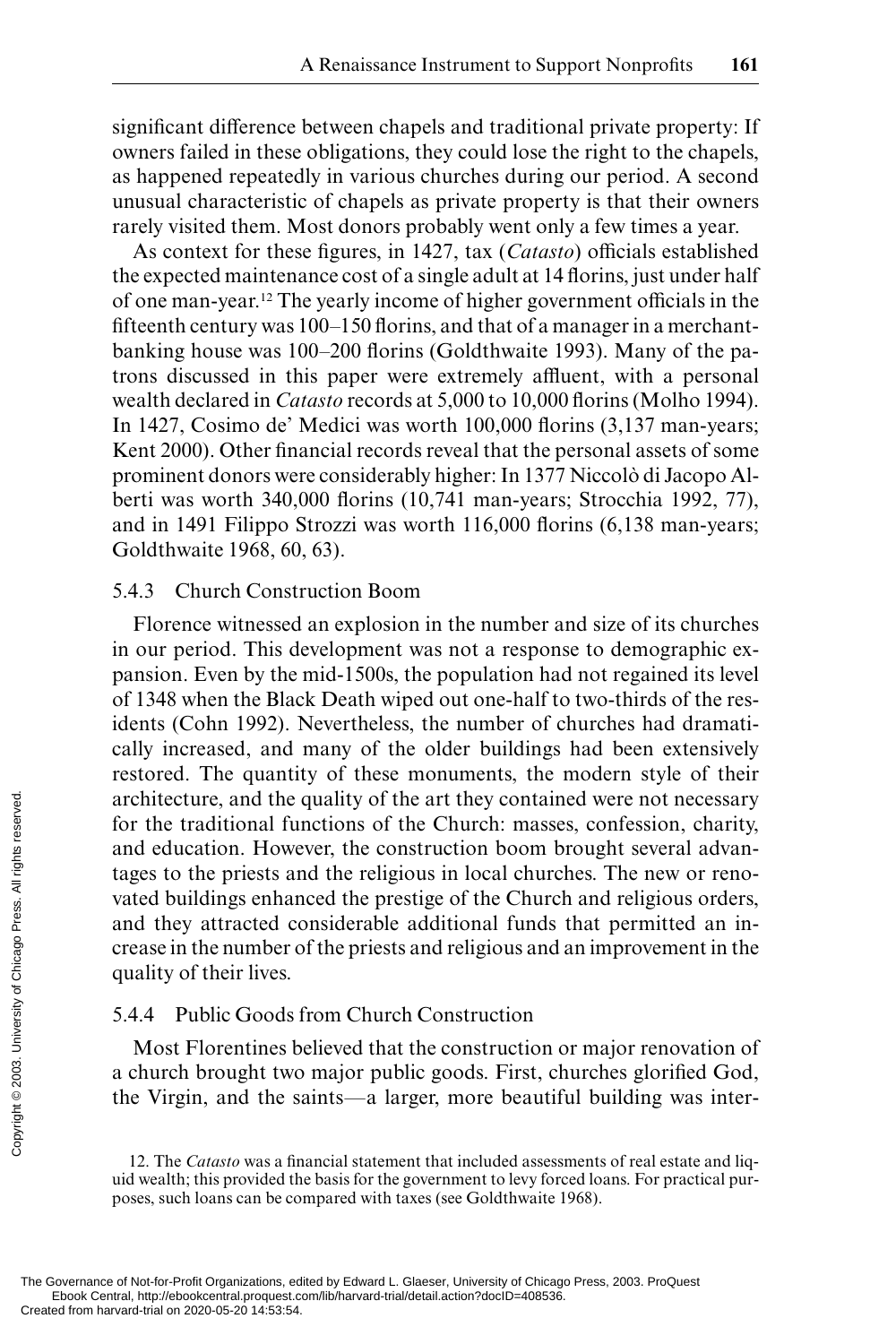preted as expressing greater praise to these holy figures, a benefit to all residents in the city. Within the religious orders, this view had to be balanced against the ideals of austerity and simplicity, especially those championed by St. Francis (Trexler 1989). For his followers, indeed for all Christians, the primary justification for such buildings and their decoration was the glorification of God. New and renovated churches added to a city's beauty and reputation, another public good for its residents. This view was often expressed both explicitly and implicitly by medieval and Renaissance sources. This was a period of extraordinary competition between neighboring Italian city-states, such as Florence, Siena, and Pisa. This atmosphere encouraged governments and citizens to praise their cities in public and private. A wide range of surviving documents, from formal decrees and academic discourses to travel books and private journals, describe the beauty and justify the reputations of cities by celebrating their major architectural monuments, especially each city's cathedral and most prominent churches.

Some of the public goods attributed to local churches benefited a defined population, and might be thought of as "bounded" public goods. In a modern society, this term could apply to a public park in the suburbs, which overwhelmingly helps local residents, although outsiders may also use it occasionally. In our period, the residents of Florence and most other large European cities had an extremely developed sense of belonging to particular neighborhoods (Eckstein 1995). Florence was divided into four quarters, each of which was partitioned into districts. The construction or renovation of a local church would add to the beauty of the entire city, but would especially improve the status of a particular neighborhood. In addition, medieval and Renaissance accounts often refer to churches and the art within as fulfilling an obligation to holy figures, and expressed the hope that such commissions would bring more benefits. These obligations and hopes were felt most strongly by those who worshiped in the new or renovated church.

# 5.4.5 Construction Costs

The single largest expense for local churches was construction costs for the church and related buildings. Other major expenses fall into three main categories: church decoration, including stained glass windows, frescoes, statues, and altarpieces; staff living expenses for the religious, including room, board, and clothing; and religious functions, including liturgical objects, special vestments, and candle wax. Local churches employed architects and workers to construct buildings or chapels. Private individuals rarely paid for these expenses directly but they did hire artists to decorate private chapels, and they purchased the many objects needed for masses at private altars. Exercise the Created from havard-trial on 2020-05-20-14:53:54. Created from havard-trial on 2020-05-20-14:53:54. Created from havard-trial on 2020-05-20-14:53:54.

Partial construction costs for several fifteen-century churches in Flo-

The Governance of Not-for-Profit Organizations, edited by Edward L. Glaeser, University of Chicago Press, 2003. ProQuest Ebook Central, http://ebookcentral.proquest.com/lib/harvard-trial/detail.action?docID=408536.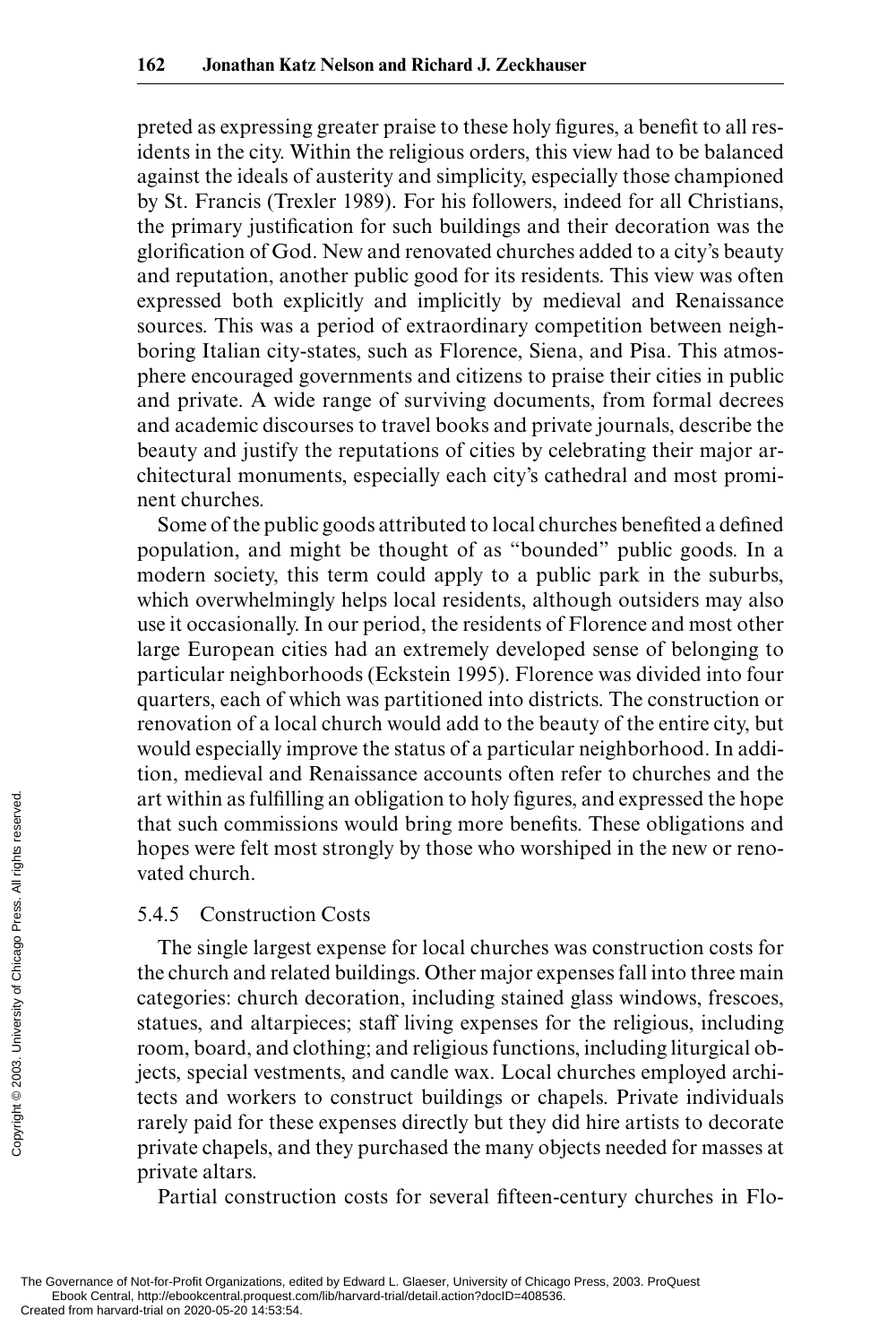rence have been collected and analyzed by Goldthwaite. The most complete data are for Santo Spirito, largely rebuilt between 1477 and 1491 (figs. 5.6–5.7). For these years, the detailed account books itemize construction costs of 83,172 lire (554 man-years) for the main church. In 1449–1450, the much smaller church of San Pancrazio was said to cost 5,500 florins (176 man-years).13 For the medium-sized church of San Salvatore, the merchant Castello Quaratesi bequeathed 14,000 florins (523 man-years) in 1465, but when the building was completed at the end of the century, the private chapels were then sold to raise additional funds.14

## 5.4.6 Chapel Costs

Original documents and modern authors often indicate the price of chapels, or the amount of money left in wills for these spaces, but the cost of actually building chapels is rarely discussed and is extremely difficult to determine. Since some churches had considerable market power in chapel sales, the gap between price and cost might be great.

One extremely valuable source is the account book for the church of Cestello (Luchs 1977; fig. 5.8). In the early 1480s, this church was built with uninterrupted nave walls that led to the only chapel, the high altar. In 1488, plans were made to add eight new chapels in the nave, four on each side. To build them, the side walls had to be pierced and new spatial box chapels added, a process much more costly than building chapels in a new church. The Cestello patrons paid 50 to 70 florins (2.2–3.1 man-years) for their chapels, about a quarter of the price of chapels at Santo Spirito at the time. Only the Cestello sums correspond to actual building costs. Most of its chapels cost between 50 and 60 florins to build for the walls only, excluding the window, altar table, and decorations.15 Documents for San Lorenzo also provide some information on chapel costs. Here, the nave was built to include side chapels; between 1463 and 1465, patrons paid 125 florins (5.5 man-years) each to the masons responsible for building the church. This figure probably includes at least some of the cost of the side aisles, and perhaps of the central nave as well. Example 12:25 and thus for the created from harvard-trial on 2020-05-20-2014:53:54.<br>
The Governance of Not-for-Profit Organizations, etchicago Press. All rights reserved.<br>
The Covernance of Not-for-Profit Organizations, e

## 5.4.7 Construction Decisions

Only the Vatican could grant approval for construction of all chapels, and thus for the creation or transformation of local churches. This meant that all major proposals needed powerful political and religious backers,

The Governance of Not-for-Profit Organizations, edited by Edward L. Glaeser, University of Chicago Press, 2003. ProQuest Ebook Central, http://ebookcentral.proquest.com/lib/harvard-trial/detail.action?docID=408536.<br>Created from harvard-trial on 2020-05-20 14:53:54.

<sup>13.</sup> Construction of the cloister, or living quarter for the friars, was included in the figure for San Pancrazio but not for Santo Spirito.

<sup>14.</sup> This approach is much in the spirit of the contemporary university, which sells a building to one person, then sells rooms within it to others. Often such rooms are not sold until years after the building is completed.

<sup>15.</sup> No explanation is given for the considerable differences in construction costs, which ranged from 50 to 70 florins.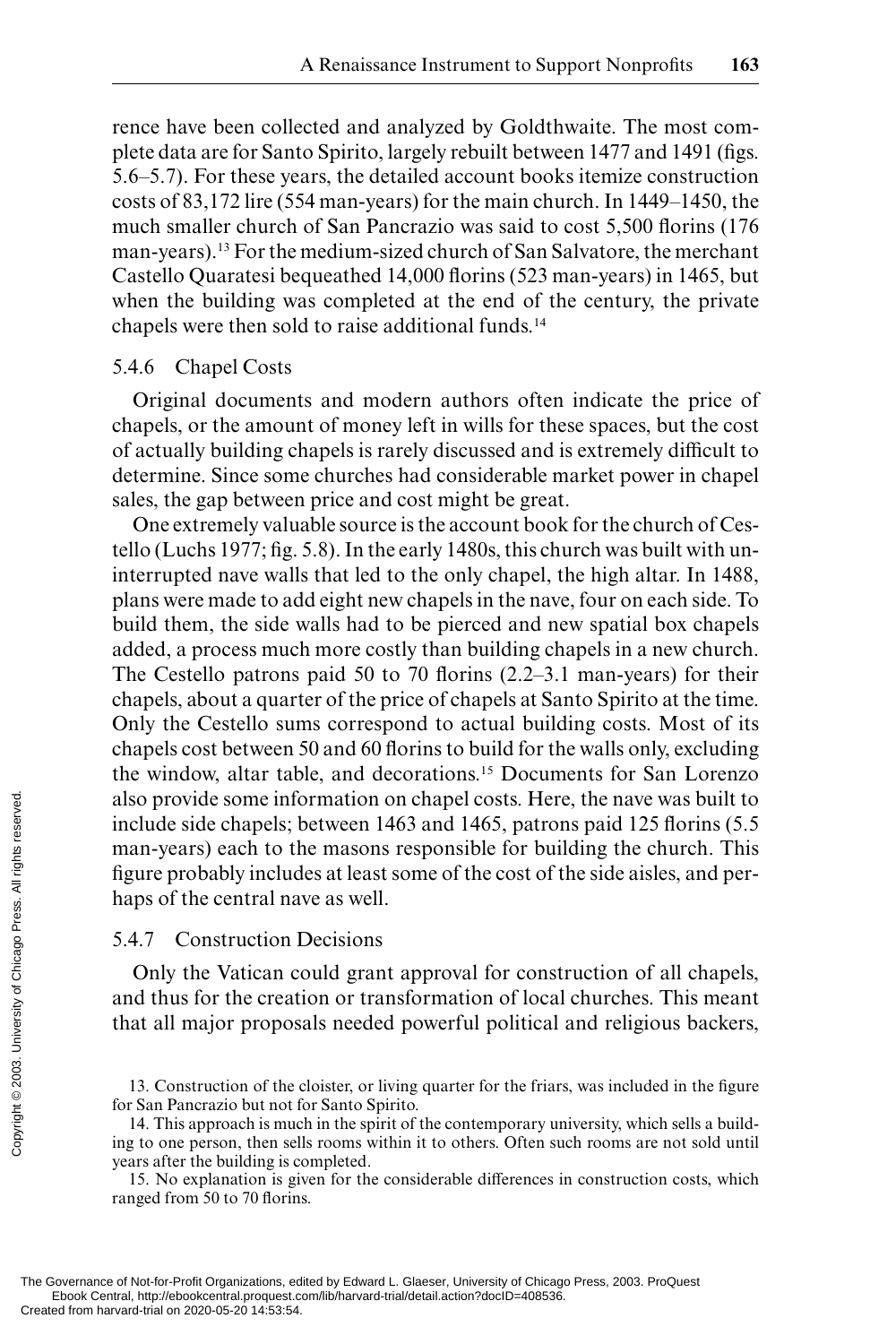and generous payments to numerous members of the ecclesiastical hierarchy were common. Approval, however, did not translate into financial support or a tax. In a typical arrangement, a religious order was offered a piece of publicly owned or private land, together with some funds for construction. Over a long period, the religious raised additional monies to build. The difficulty of this enterprise helps explain why the construction of major churches often took a century or longer.16

The role of the Vatican should not be overstated; the Roman Catholic Church was less centralized in the medieval and Renaissance periods than after the Council of Trent in the 1560s. Even after that date, the Vatican had a more modest role than today in directing local churches. In the period under study, local churches were run by priors or abbots, named (or at least approved) by the local bishops. Priors made most decisions regarding day-to-day operations of the church, but major decisions were subject to approval by Rome.<sup>17</sup> The decision to construct, expand, or renovate a church could be made in many ways, and for a wide variety of reasons. Surviving evidence indicates a very fluid situation that was not regulated by any single procedure or governing body. Proposals could be advanced from a city government, ruling family, wealthy merchant, or religious order.

In late medieval and Renaissance Italy, the management of construction projects, including new churches, was usually directed by the *opera,* the "board of works" or "building committee" (Haines and Riccetti 1996; Goldthwaite 1980, 90–94). The *operai,* or committee members, were responsible for all major decisions concerning the new structure: They raised and distributed funds, selected the architect, approved plans and subsequent alterations, authorized contracts, hired laborers, and purchased materials. They could determine costs and prices of chapels, although sales had to be approved by ecclesiastical officials. Although members of religious orders might serve on a building committee, this institution was dominated by laymen, usually wealthy, respected figures from the local community. Within the city of Florence, most of the powerful church officials, influential building committee members, and principal donors to churches belonged to only a few clans. This was particularly true of monastic churches, since each prominent family would often support and send a family member to a particular religious order. When negotiations were conducted by churchmen and committee members who belonged to the same or allied families, interests often coincided nicely. Exercise the Created from harvard-trial on 2020-05-20 14:53:54.<br>
The Created from harvard-trial on 2020-05-20-14:53:54.<br>
The Covernance of Not-for-Profit Organizations, etch<br>
Created from harvard-trial on 2020-05-20-14:53:

<sup>16.</sup> Many modern nonprofits also have construction activities lasting more than a century, although rarely for a single building.

<sup>17.</sup> A modern analogy might be a state university system or a large private university; most appointments and financial decisions are made by the local colleges and universities, and are generally approved by the chancellor.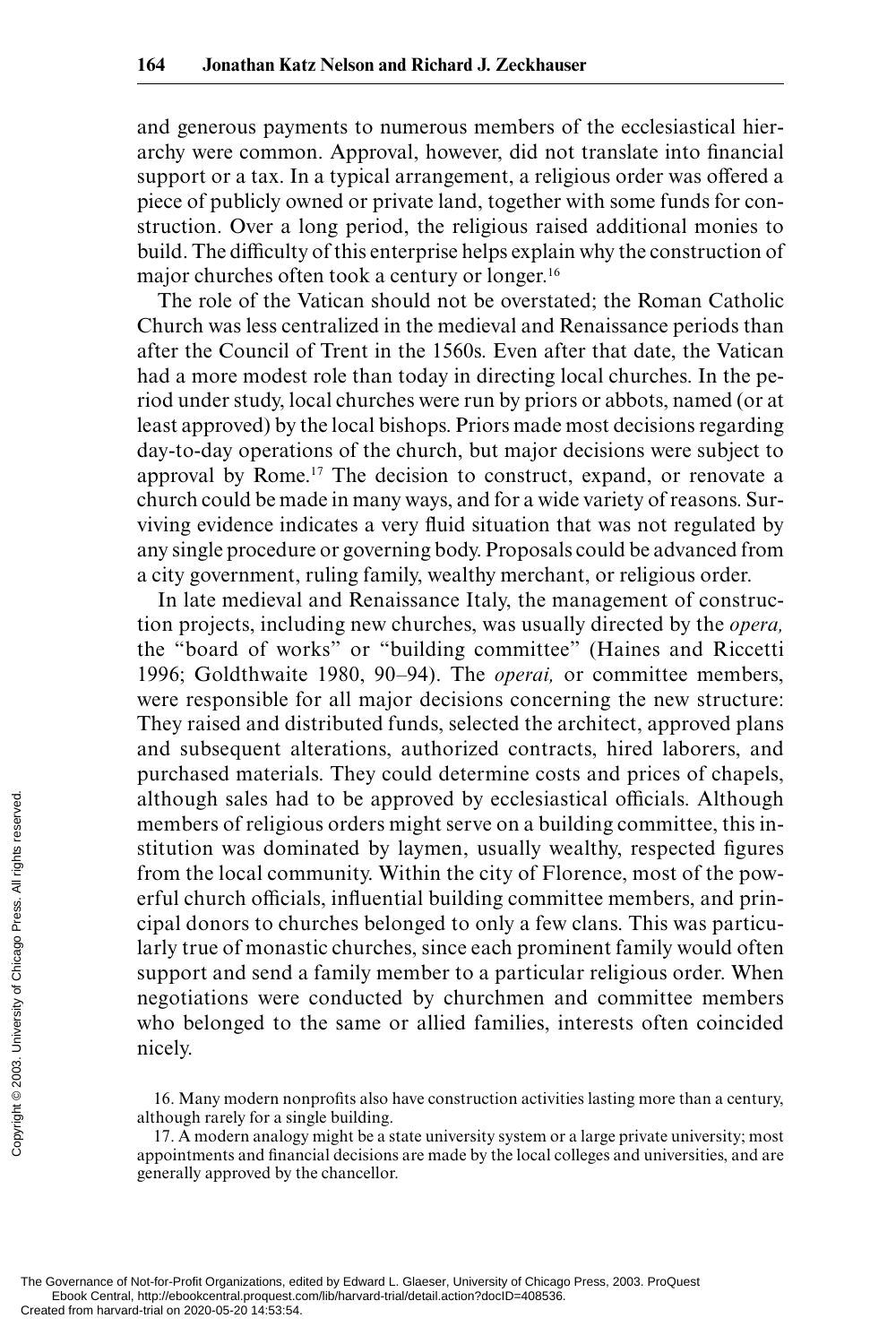#### **5.5 Funding Church Construction**

In the 1400s, the construction of most Florentine churches was supported by private donations (usually in exchange for chapels) and not by contributions from the government, Vatican, or religious orders. We now consider what each group contributed for what and when.

#### 5.5.1 Government Funding

Government funding does not play a significant role in our model of how the Renaissance Church transformed private funds into public goods. As we shall see, however, government grants served as seed money for the construction of several medieval churches, which then turned to the private sector for additional support. Before 1400, substantial government funds had been given to the three most prominent new churches in Florence the cathedral, Santa Maria Novella, and Santa Croce—and the commune had plans to finance the church of Santo Spirito.18 Santa Maria Novella and Santa Croce, both built in the late 1200s for new mendicant orders, were the first churches in Florence to contain significant numbers of private chapels.19 According to Giurescu (1997), the contributions given by the commune of Florence, together with some unrestricted private donations, covered the basic construction costs of both churches. Despite such support, both churches relied heavily on funds raised through the sale of chapels and their accompaniments.

#### 5.5.2 Vatican and Religious Orders

The main financial support from the popes and cardinals for church construction and renovation provided for the basilicas under the direct control of the Vatican and the titular churches of individual cardinals. In the 1200s and early 1300s, the Vatican played a major role in encouraging the new mendicant orders, and contributed to the building and decoration of their churches. In later periods, however, the Vatican and the religious orders usually viewed local churches as sources of income, not as recipients for their largesse. Tithes, for example, were collected at the local level, but they were not given to local churches. Most of these funds remained with the local ecclesiastical officials, who would give a percentage to the Vatican, and to the individuals or organizations that actually collected the tithes, such as the Medici bank. Created from harvard-trial on 2020-05-20-14:53:54. Created from harvard-trial on 2020-05-20-14:53:54. Created from harvard-trial on 2020-05-20-14:53:54. Created from harvard-trial on 2020-05-20-14:53:54.

<sup>18.</sup> As discussed below, the construction funds for Santo Spirito were raised from the sale of private chapels; but starting in 1445, the friars there and at Santa Maria del Carmine did receive proceeds from a salt tax to help offset expenses.

<sup>19.</sup> All information relating to the early history of these churches derives from Giurescu (1997).

The Governance of Not-for-Profit Organizations, edited by Edward L. Glaeser, University of Chicago Press, 2003. ProQuest Ebook Central, http://ebookcentral.proquest.com/lib/harvard-trial/detail.action?docID=408536.<br>Created from harvard-trial on 2020-05-20 14:53:54.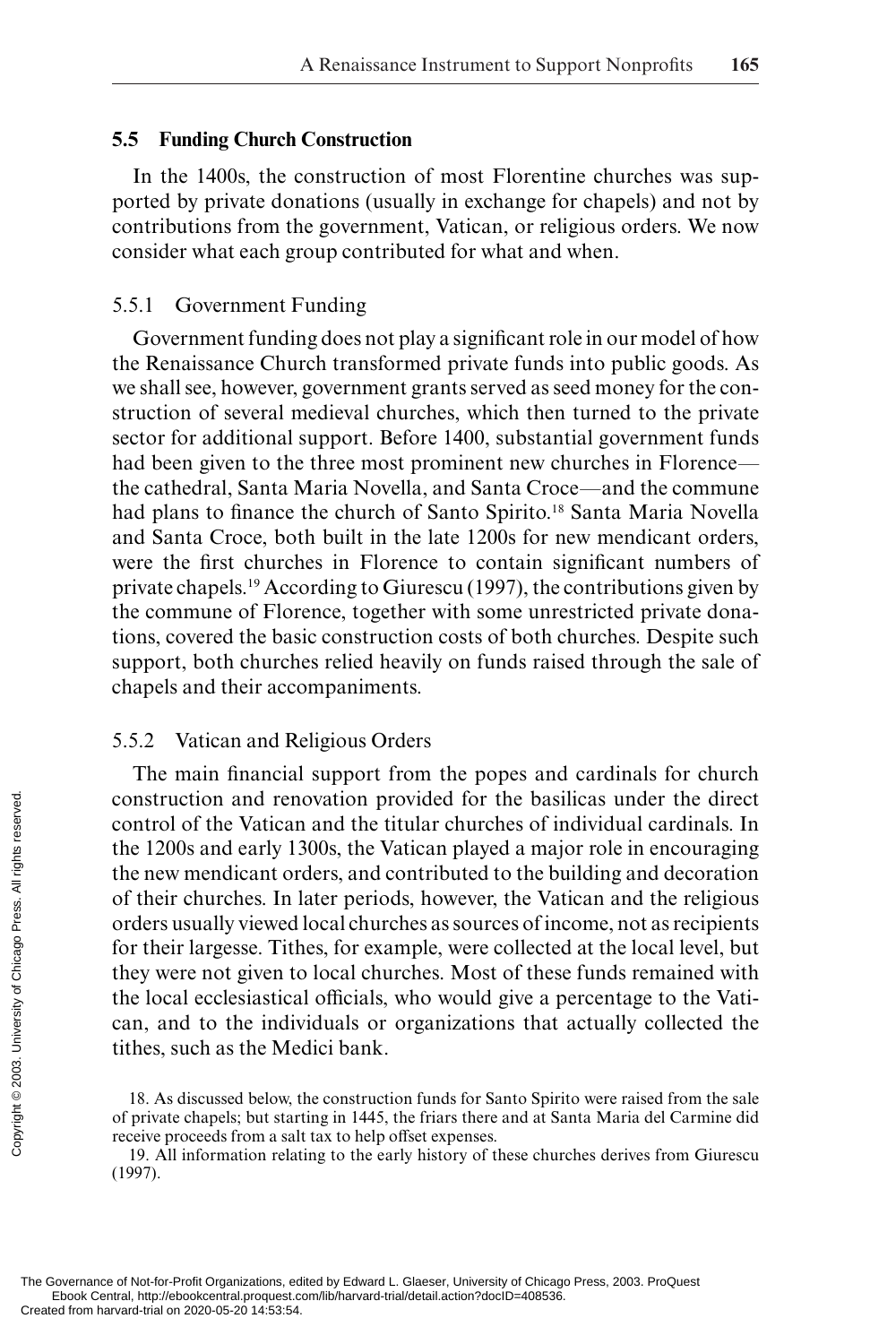## 5.5.3 Private Donations and Indulgences

Beginning in the mid-1200s, a series of Vatican regulations provided crucial support for local churches. These bulls allowed for the burial of laymen within the walls of the churches and for the sale of indulgences. With the invention of purgatory in the late medieval period, Christians learned that the souls of most people would reach heaven only after spending an extended period in this transitional area (Le Goff 1981). Priests could absolve the guilt of sinners, but they still had to repay their debt to God by suffering punishment. According to the theory of indulgences, the period of punishment could be reduced by various types of good deeds, including donations. In the late 1400s, for example, Cardinal Albert of Brandenburg calculated that the indulgences he had obtained for himself could reduce his stay in purgatory by 39,245,120 years.

The fund-raising opportunities offered by the sale of indulgences attracted many church officials. One possibility was to sell written indulgences to those who visited the church. In Florence, it was more popular to offer indulgences at no cost to visitors on certain days, guaranteeing high attendance. For example, a papal bull of 1344 informed the faithful that they could reduce their stay in purgatory by 515 days by attending mass on Thomas' feast day at Santa Maria Novella (Giurescu 1997, 207). The indulgences given for attending masses in specific chapels naturally raised the prestige of those spaces; this encouraged contributions by private individuals to purchase and decorate such chapels.

The most direct way to gain indulgences was to donate cash or property. In 1476, Pope Sixtus IV sold indulgences that benefited the souls of the dead to raise funds for the reconstruction of St. Peter's in Rome. The mendicant friars, who took vows of personal poverty, were well suited to warn moneylenders and traders about the punishments awaiting those with illgotten riches, and to encourage them to make substantial donations. A series of bulls from the 1200s gave the Dominican and Franciscan friars in Florence the authority to accept funds in exchange for reducing the punishment for usury (Giurescu 1997, 2–3). This practice, however, was not always accepted. Saint Antoninus, the Archbishop of Florence in the mid-1400s, objected to this type of barter-for-salvation (Gaston 1987). (Even today, the question of what constitutes an acceptable quid pro quo for donations is often an issue with nonprofits, and Antoninus' concerns fall in this category.20) Fraction control control control created from harvard-trial on 2020-05-20-204:53:54. Created from harvard-trial on 2020-05-20-204:53:54. Created from harvard-trial on 2020-05-20-204:53:54.

The desire to reduce one's time in purgatory surely encouraged some of the generous unrestricted grants left to Santa Maria Novella and Santa Croce. Giurescu (1997) states that these funds, combined with the sub-

20. For example, what edge, if any, should the children of large donors have in getting into prestigious colleges?

The Governance of Not-for-Profit Organizations, edited by Edward L. Glaeser, University of Chicago Press, 2003. ProQuest Ebook Central, http://ebookcentral.proquest.com/lib/harvard-trial/detail.action?docID=408536.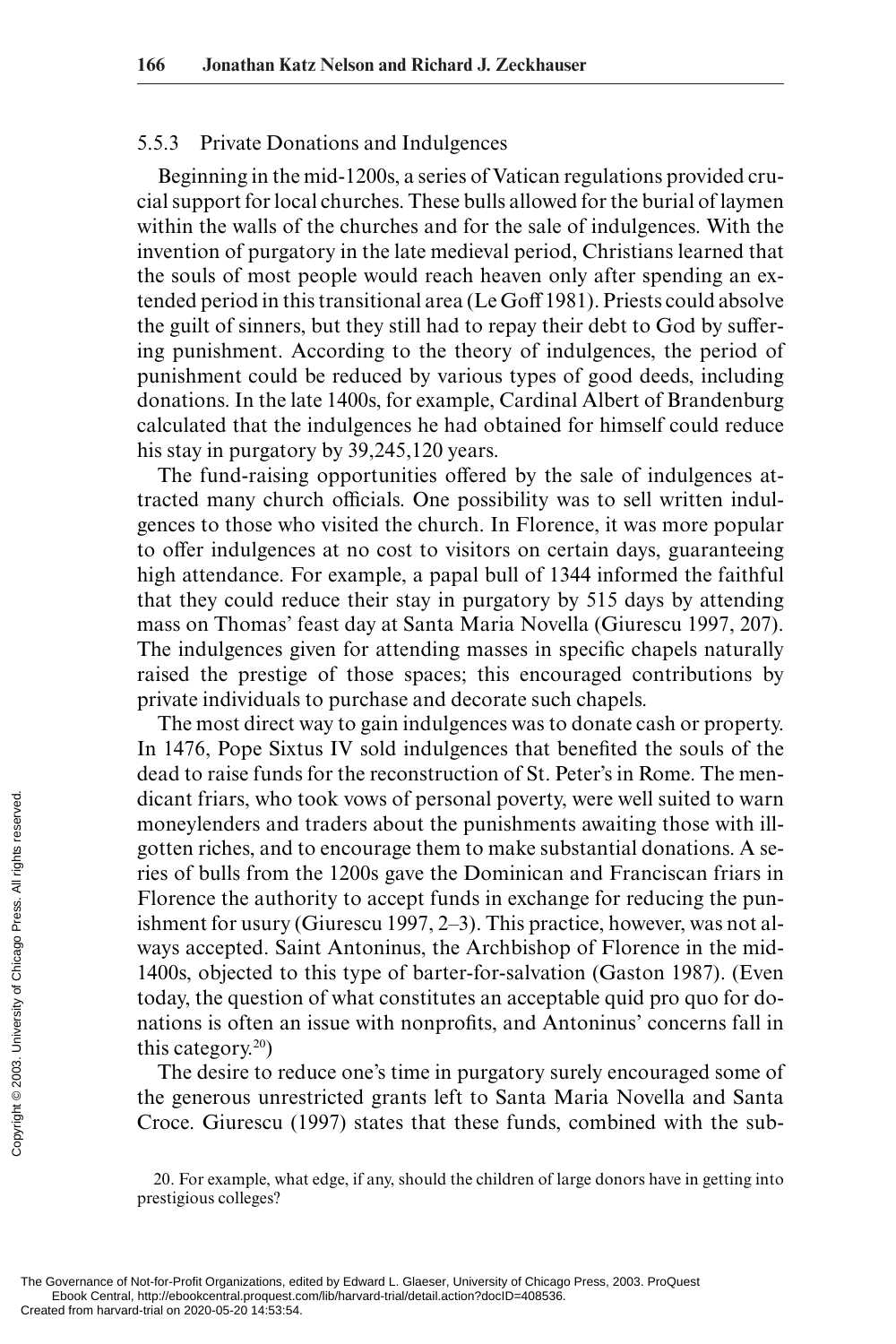stantial contributions from the commune of Florence, paid for the construction of the main body of both Santa Maria Novella and Santa Croce (figs. 5.1–5.5). This includes the nave and transept, the latter with rows of chapels. Regulations about indulgences and burial encouraged private donations to churches across Europe. In his study of nearly 3,400 wills drawn up between 1276 to 1425 in six central Italian cities, Cohn (1992) documented a major change in the years following the plague of 1362–1363 (and not immediately after Black Death in 1348, as generally expected). In the earlier period, he found a large number of small, unrestricted grants to churches or other institutions, such as hospitals. Testators rarely asked the institutions for anything in return. In the later period, Cohn found a smaller number of far larger gifts, and these grants were usually restricted. As part of the growing "cult of remembrance," testators arranged their bequests to obtain burial rights, private chapels, and commemorative masses.

# **5.6 The Supply Side: Benefits to Churches from the Sale of Chapels and from Tie-in Sales**

#### 5.6.1 Sale of Chapels

Our principal argument is that churches were eager to sell private chapels as part of their fund-raising strategy. Such sales produced significant additional benefits because donors also had to pay for other goods and services, such as chapel decoration and masses. The churches also received the benefit of more magnificent structures, both in scale and in decoration. Basically, what the churches received far exceeded any costs of provision. Although magnificent churches provided benefits to the neighborhoods and the worshippers, the biggest beneficiaries from the chapel sales were the priests and members of religious orders associated with the individual churches. They were able to work in beautiful surroundings, participate in vibrant and growing institutions, and secure employment.<sup>21</sup> We begin our discussion of supply by considering chapel sales at three major churches. Fractional or the pricests individual churches.<br>
From the pricests individual churches.<br>
The begin our discussite invibrant<br>
We begin our discussite invibrant<br>
Served for churches.<br>
Santa Maria Novella a<br>
By the 1330s, th

## *Santa Maria Novella and Santa Croce*

By the 1330s, the friars at both Santa Maria Novella and Santa Croce had sold the patronage rights to most of the original transept chapels. In exchange for the purchase of a chapel, and the commitment to outfit and

The Governance of Not-for-Profit Organizations, edited by Edward L. Glaeser, University of Chicago Press, 2003. ProQuest Ebook Central, http://ebookcentral.proquest.com/lib/harvard-trial/detail.action?docID=408536.<br>Created from harvard-trial on 2020-05-20 14:53:54.

<sup>21.</sup> Thus, support of a church might be thought of as a "directed good." Although providing benefits to a general public, a directed good provides dramatically disproportionate benefits to a small segment of the population. In the contemporary context, the provision of education is often identified as a public good, since it produces a better citizenry. But citizen X is the overwhelming beneficiary from his or her education, so that education is a directed good.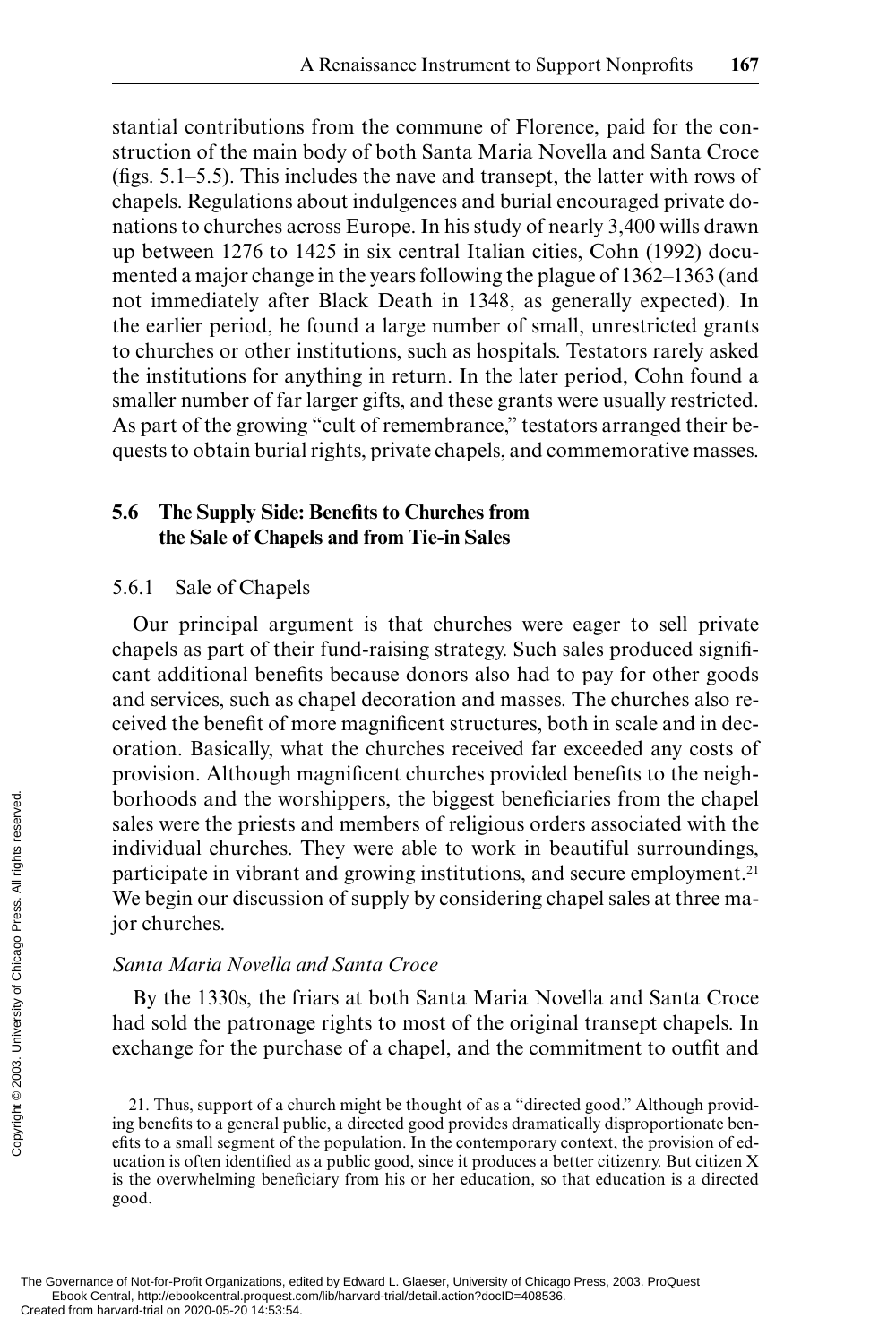decorate it, a donor received the chapel together with a stipulated number of perpetual masses in the chapel and the right to burial there. This exchange established a pattern for raising funds that was imitated in virtually all Florentine churches for the rest of our period and beyond. The history and reasons behind the friars' dramatic and influential decision to sell chapels are rarely discussed, and few documents clarify these crucial points. According to Giurescu (1997), the mendicant orders sought funds from the wealthy merchants of Florence only after the completion of the transept and nave of Santa Maria Novella and Santa Croce. One previous document, however, suggests a very different scenario.

In his testament of 1292, the banker Donato Peruzzi left 200 lire (9.3 man-years) for a chapel to be built in the nearby church of Santa Croce, if plans for enlarging the church were completed within ten years of his death (Borsook and Tintori 1965, p. 95, appendix IA).22 Donato was still alive in 1299, so he witnessed the beginning of the construction of new transept at Santa Croce in 1294. The friars gave the Peruzzi family a chapel in the south transept at an unknown date, but presumably before Giotto painted his celebrated frescoes there (fig. 5.5; about 1311–1316). Donato Peruzzi surely discussed his plans with the Franciscan friars before he drew up his will, and he clearly believed that it was possible to purchase a chapel in the church soon to be built. The friars probably intended to assign him one of the chapels on either side of the high altar, given that the chapels at the end of the transept were a later addition. Nevertheless, Peruzzi's plans to leave funds do not mean that he financed construction—laborers had to be paid in cash daily. The transept was built primarily with public funds; only after the friars received the bequest did they cede one of the chapels to the Peruzzi.

The Franciscan friars may have always intended for one or more chapels in the transept to be sold to donors. This could even help explain why they built ten chapels in the transept, whereas the earlier church of Santa Maria Novella has only four (figures 5.1, 5.3). This hypothesis suggests that the government grants served as seed money that allowed the Franciscans to build their church and thus obtain further funds from the private sector. Donato Peruzzi's will leaves open the possibility that at least some of the Santa Croce chapels were built on speculation. There is no doubt that the patronage rights for most of the transept chapels were sold after their construction. In 1334, Riccardo de' Bardi paid 200 florins (11 man-years) for his chapel in Santa Maria Novella. The price to obtain the rights to the high chapel was considerably higher. In his will of 1348, Albertaccio di Lapo degli Alberti left 2000 florins (67 man-years) for the endowment and The Franciscan f<br>
in the transept to b<br>
built ten chapels in<br>
Novella has only for<br>
government grants<br>
build their church<br>
Donato Peruzzi's v<br>
Santa Croce chape<br>
patronage rights for<br>
struction. In 1334,<br>
his chapel in Sa

22. The original Latin document refers to "libras," which most authors render as *libber* (pounds), but in this context presumably indicates the lire coin.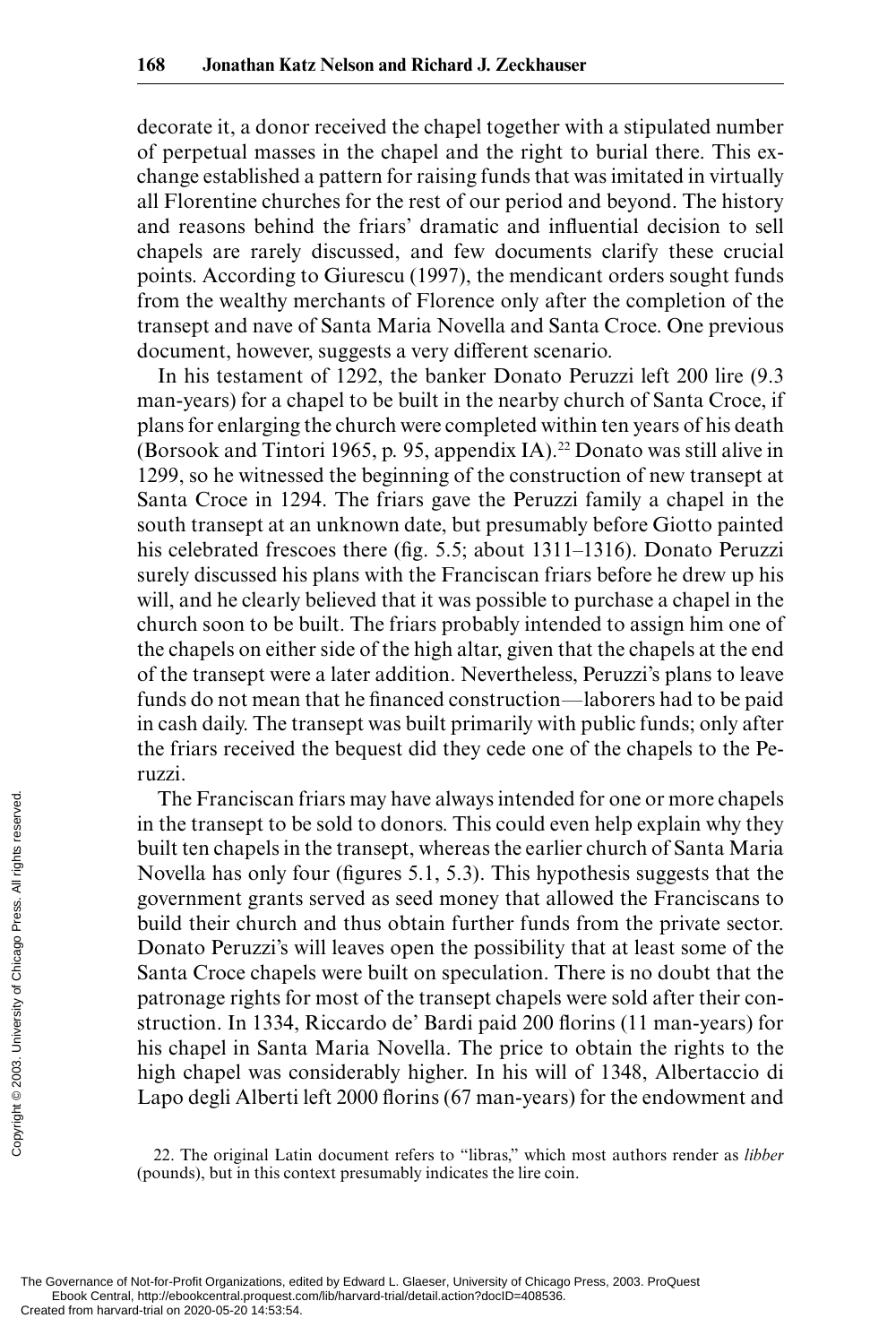decoration of the main chapel in Santa Croce, plus another 500 florins (17 man-years) for the materials and construction of his tomb.

Individual donations played an even more important role in the construction of the end chapels in the transepts of both churches. This type of chapel was defined by Trachtenberg as exceptional for its size, often double that of "standard" transept chapels; by its location at the end of the transepts; and by its elevation, atop a flight of stairs (Trachtenberg 1996; figures 5.1, 5.3). The construction history and unusual shape of these chapels indicate that they were built as additions to the transept, and were not part of the original plans for the churches. According to a new and convincing hypothesis by Giurescu (1997), wealthy private individuals left substantial funds to build these new spaces only after the standard chapels were completed. Donors thus commissioned the exceptional chapels, supplied construction costs, and altered the shape of the churches. The chapel at the end of the north transept in Santa Croce, for example, was built only after Michele Castellani, in his will of 1383, left 1,000 florins (24.4 manyears) for the construction costs.

#### *Santo Spirito*

The sale of private chapels also played a principal role in supplying the construction costs for Santo Spirito (Acidini Luchinat and Capretti 1996; and figs. 5.6–5.7 in this chapter). In 1433, the Augustian friars decided to rebuild their church. The new church, designed by Brunelleschi, was built between 1477 and 1491. According to the analyses of Goldthwaite, the construction was "largely financed by the sale of its many chapels" (1980, 100). If the donations given for the thirty-nine chapels contributed threequarters of the total cost (83,172 lire), the average price would be about 1,600 lire (10.7 man-years), or about 262.3 florins. Here we can be relatively certain that the chapel price far exceeded the cost of building it. Each chapel consists of two steps and a shallow niche framed in local limestone; the flanking columns outside the chapels can be considered part of the side aisle. The additional cost of each chapel, in comparison to building a straight wall, would hardly add up to even 50 florins, the cost of piercing the wall and adding a chapel to the church of Cestello, implying at least an 80 percent profit on selling cost.23 Example 1,600 lire (10.7 man-ye<br>
certain that the chap<br>
chapel consists of two<br>
the flanking columns of<br>
aisle. The additional<br>
straight wall, would h<br>
the wall and adding a<br>
80 percent profit on so<br>
The prices of the cl<br>

The prices of the chapels at Santo Spirito, and at most other churches, were set by members of the *opera.* In theory, the Church would want the *opera* to maximize income derived from the sale of chapels. Since all chapels are the exact same size and shape, it should charge the highest prices for those in the best spots, close to the high altar. In fact, the very op-

<sup>23.</sup> This comparison understates Santo Spirito's profits, because it was planned to include side chapels, but these were added to Cestello.

The Governance of Not-for-Profit Organizations, edited by Edward L. Glaeser, University of Chicago Press, 2003. ProQuest Ebook Central, http://ebookcentral.proquest.com/lib/harvard-trial/detail.action?docID=408536.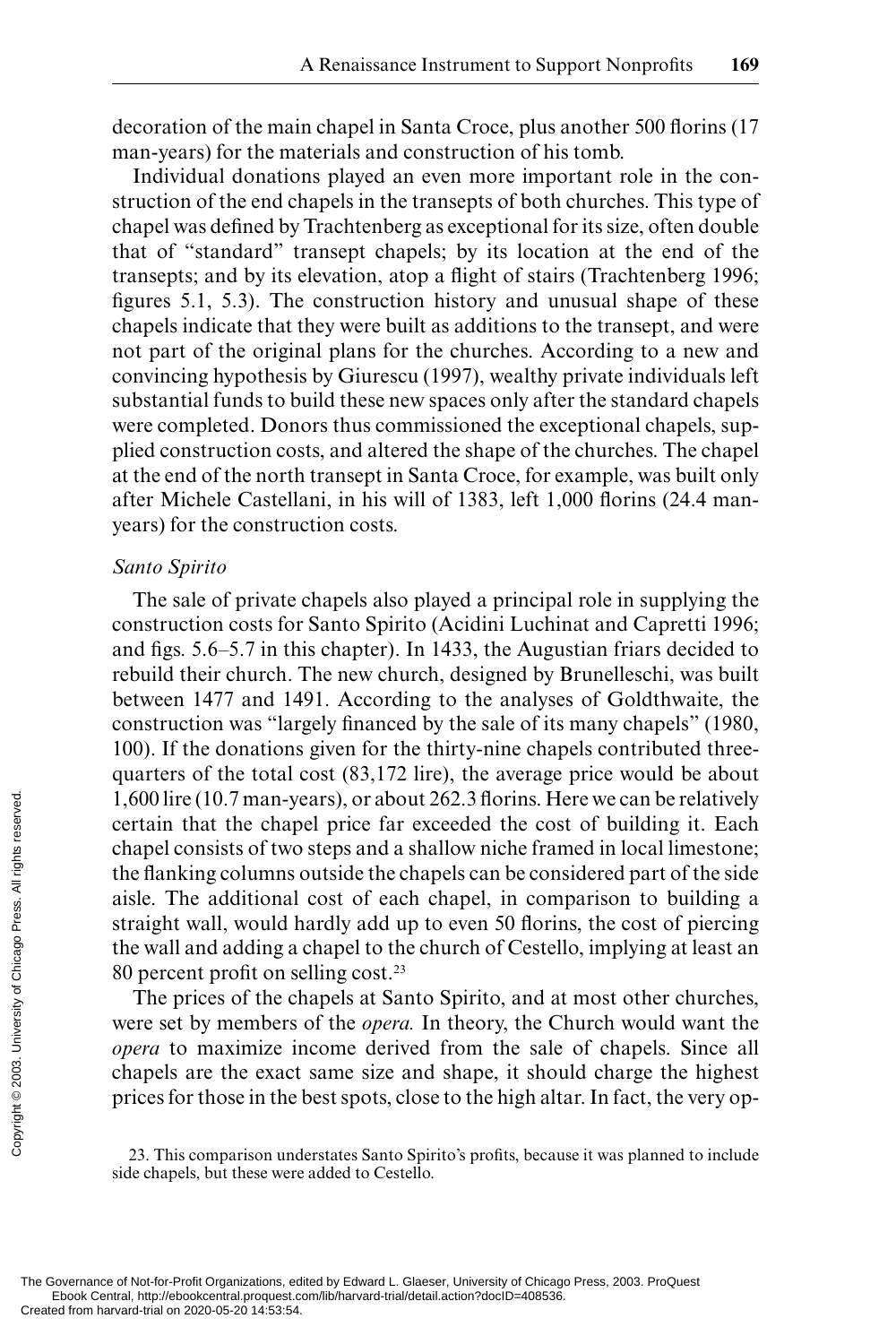posite took place on several occasions (Burke 1999). Each member of the *opera* obtained a chapel, creating the potential for self-dealing. At least some paid highly discounted rates (e.g., only 50 to 100 florins, or 2.2–4.4 man-years) for chapels in the transept; other donors, who were not members of the *opera,* had to pay higher fees (e.g., 150 florins) for less prestigious chapels in the nave. In the 1480s and 1490s, the price for at least six transept chapels was 300 florins  $(17.3 \text{ man-years})$ .<sup>24</sup> But one of the most desirable chapels, behind the high altar, was given at no cost to Luca Pitti, a member of the *opera.* The friars intervened directly in the decision-making process in order to reward the local banker, of whom they said, "with his wisdom he has increased the income of the said *opera*" (Burke 1999). Pitti evidently received a chapel after he had made a large donation to the building committee. As with many nonprofits today, major donors were given valuable gifts in recognition of previous donations, and in hope of future ones. This important example shows that even with extensive documentation, recorded evidence about what churches received for chapels is likely to understate their long-term receipts.

## 5.6.2 Tie-in Arrangements with the Sale of Chapels

Donors were expected to outfit and adorn their chapels at their own expense. Although the church did not profit directly from these activities, it received honorably decorated spaces at no cost. Donors also purchased additional services from the church, sometimes at a later date. The most important such services were paid private masses, and funerals and burials.

#### *Outfitting Chapels*

Each chapel needed an altar table and crucifix, as well as the objects used during the mass, including missals, candlesticks, chalices, bells, ewers, cloths, censers, and priestly vestments (Gardner 1994). In prestigious chapels these objects were made of precious metals, and were often more expensive than the paintings and sculptures. For his chapel in Santa Maria Novella, for example, Filippo Strozzi spent 135 florins (6.1 man-years) between 1488 and 1490 on priestly vestments alone. For the altar table, tomb, and marble relief sculpture of the Madonna and Child, Filippo and his heirs paid 437 florins (25 man-years) to the sculptor Benedetto da Maiano (Sale 1976). Exercise the mass, is cloths, censers, an chapels these objectors are presented from the Novella, for examp tween 1488 and 149 and marble relief sheirs paid 437 floril (Sale 1976).<br> *Decorations* (Sale 1976).<br> *Decoration* 

#### *Decorations*

Many chapels had altarpieces (usually painted), elaborate frames, frescoes, or stained glass windows, and more prominent chapels often had sev-

<sup>24.</sup> Blume (1995, 172 n. 33) records the price of 300 florins for the Biliotti, Ridolfi, Lanfredini, and Dei chapels. In 1493 the Nerli chapel cost 300 florins, and in 1495 the Segni chapel cost the unusually high price of 500 florins (31 man-years; see Luchs 1977, 159 n. 5). The Luti chapel cost 300 florins (see Burke 1999).

The Governance of Not-for-Profit Organizations, edited by Edward L. Glaeser, University of Chicago Press, 2003. ProQuest Ebook Central, http://ebookcentral.proquest.com/lib/harvard-trial/detail.action?docID=408536.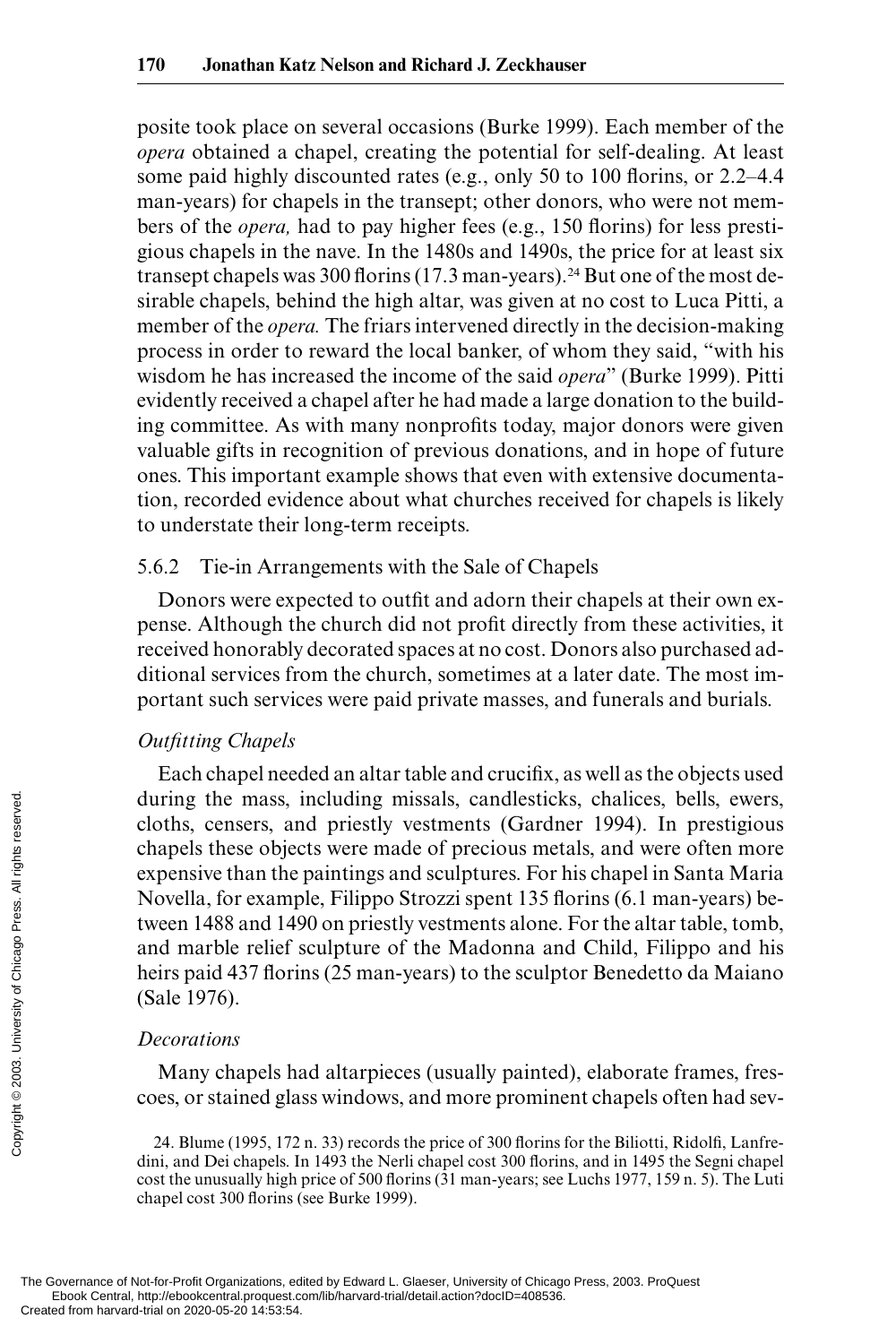eral of these decorations (figs. 5.2, 5.5, 5.7). These objects, together with the tombs in chapels, comprise the vast majority of the Renaissance Church art that we admire today. These decorations were not required for the celebration of the mass, although altarpieces did fulfill the obligation that an image or inscription must identify the person, object, or mystery to which the altar was dedicated. During our period, the average cost for an altarpiece by a respected artist was about 100 florins, but some works naturally cost much more. For the fresco decorations in the Strozzi chapel, Filippino was paid 350 florins (19.3 man-years; Sale 1976). Cohn's analysis of wills made by Tuscans of widely different social classes, from humble shopkeepers to wealthy bankers, showed that the average sum left for sacred art was about 27 florins, about 10 percent of the average sum left for obtaining a chapel (Cohn 1992, 245).

# *Paid Private Masses*

Like many nonprofits in the modern era, the Renaissance Church offered services for a fee: paid private masses. Donors invariably left funds for masses to be held in their chapels; for the churches, these represented a form of tie-in sale. These masses usually consisted of post mortem commemorations, and masses in honor of the patron saint or saints of the chapel and of the donor. These commemorations often included a meal, which could range from a simple repast for the celebrant to banquets for a large number of priests, friars, and other invited guests. The study of one community of friars shows that during eight months of 1528, the friars ate commemorative meals on more than one day in three (36.6 percent of days). This type of privately sponsored remembrance led to Luther's charge that the clergy "ate" off the dead (Strocchia 1992, 225). Payments for masses provided much of the income for most priests, and one modern scholar even observed that late medieval churches had become "veritable mass factories" (Oakley 1979, 118).

For a set fee, donors could pay for a number of masses to be said soon after a funeral. Among the most popular funeral formulas was the Gregorian mass series, which consisted of one mass daily for thirty days after death. In 1490, this option cost about 1 florin (14.3 man-days). Wealthy donors, however, often requested many more masses: in 1411, the testament by the widow of Andrea Cavalcanti left provisions for 1,000 masses, to be held within the first two months after her death, in a chapel in Santa Maria Novella. Across Florence, churches performed thousands of funerary masses each year. Fraction 1992<br>
Experimentation of the served from the served from the served from the served from the served from the served from the chapel was<br>
the copyright Copyright Copyright Copyright Copyright Copyright Copyright C

Donors could also set up anniversary masses; these were usually officiated on the date of the donor's death, and on the feast day of the saint to whom the chapel was dedicated. To guarantee these complex and continuing services, testators placed restrictions on their gifts, often including inspection by heirs, with the threat of substituting alternative charities if

The Governance of Not-for-Profit Organizations, edited by Edward L. Glaeser, University of Chicago Press, 2003. ProQuest Ebook Central, http://ebookcentral.proquest.com/lib/harvard-trial/detail.action?docID=408536.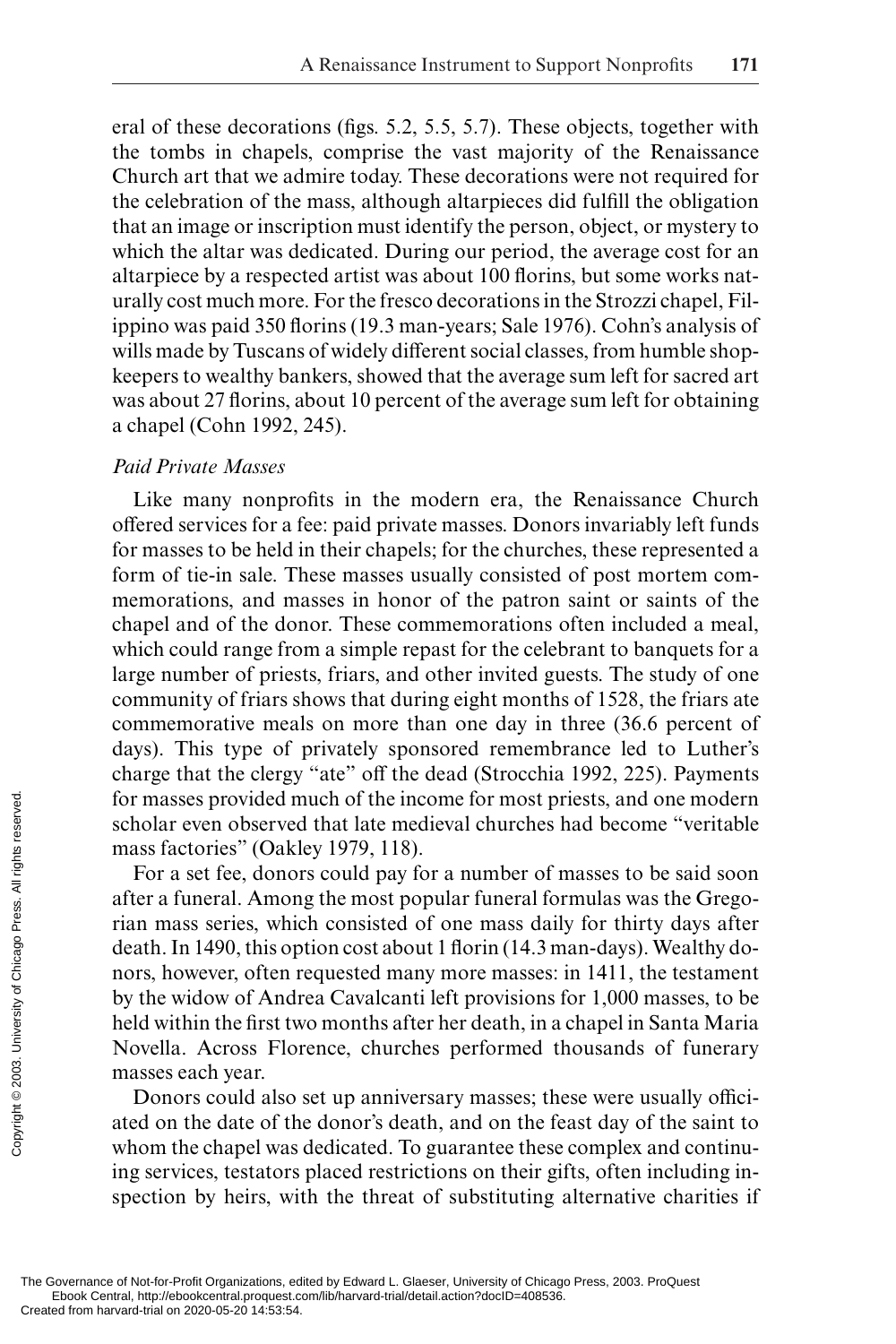wishes were not met.<sup>25</sup> In the 1400s, the average bequest for masses was 15 florins per year. Usually donors gave or shared the ownership of a farm or shop with the church; these properties were rented out to third parties, which provided income to pay for the masses. A new development in the late 1400s was short-term anniversary masses, to be performed five, ten, or twenty-five years after death. These less frequent and cheaper services allowed shopkeepers and small tradesmen to provide for their own spiritual well-being and remembrance. At the other end of the economic scale, some very wealthy donors created "chaplaincies," endowed positions designed to guarantee the singing of mass for the souls of specified persons (Colvin 1991, 152–189). A substantial endowment was required to support these chaplains; in 1433, for example, Luca di Marco left 1,000 florins (35 manyears) for the construction of his chapel in the church of San Lorenzo and the support of an associated chaplaincy.26 To ensure that masses were carried out, donors often left only a small sum as a base salary ("prebend") for the chaplain, and a much higher amount for the performance of liturgical duties. By offering a range of options, from short-term anniversary masses to chaplaincies, price discrimination was introduced into the sale of remembrances.<sup>27</sup>

# *Burials and Funerals*

Funerals and burials brought considerable sums to local churches. Wealthy patrons regularly spent far more on funerals than on the altarpieces and frescoes that so captivate modern visitors to churches and museums. In the 1400s, the cost of prominent funerals ranged from 300 to 700 florins (8.1–19.6 years), excluding the price of tombs or commemorative masses, but a few exceptional funerals cost far more—up to 100 manyears.28

Most of this money was spent on candle wax, funeral clothes, and processions; payment for them did not go to the local churches. The friars and priests were paid directly to participate in the funerary procession, and they also received the appropriate clothes; this fabric could be reused or sold. At major funerals, the large wax candles were often lit for only a brief period, then donated to the church where the event took place. This Exerged From Harvard-trial on 2020-05-20 14:53:54.<br>
The Governance of Not-for-Profit Organizations, etc.<br>
The Governance of Not-for-Profit Organizations, etc.<br>
The Governance of Not-for-Profit Organizations, etc.<br>
Exerged

27. In the world of academia, these arrangements might be compared to a conference, an annual lecture, and an endowed professorship.

<sup>25.</sup> Donors to modern universities have equivalent concerns about fidelity to their wishes, and sometimes stretch contributions over time to establish precedents and make fidelity more likely.

<sup>26.</sup> For San Lorenzo, see Gaston (1987, 112–13). For prices for chaplaincies, often combined with those for transept chapels, see Elam (1992, 157–80).

<sup>28.</sup> The following examples for ceremonies in Florence and Naples are discussed in Strocchia (1992): 1353 (Acciaiuoli), 5,000 florins; 1377 (Alberti), 3,000 florins or 94.8 man-years; 1429 (Medici), 3,000 florins or 93.1 man-years; 1432 (Tornabuoni), 1056 florins or 36.4 manyears; 1491 (Strozzi), 1,222 florins or 64.7 man-years.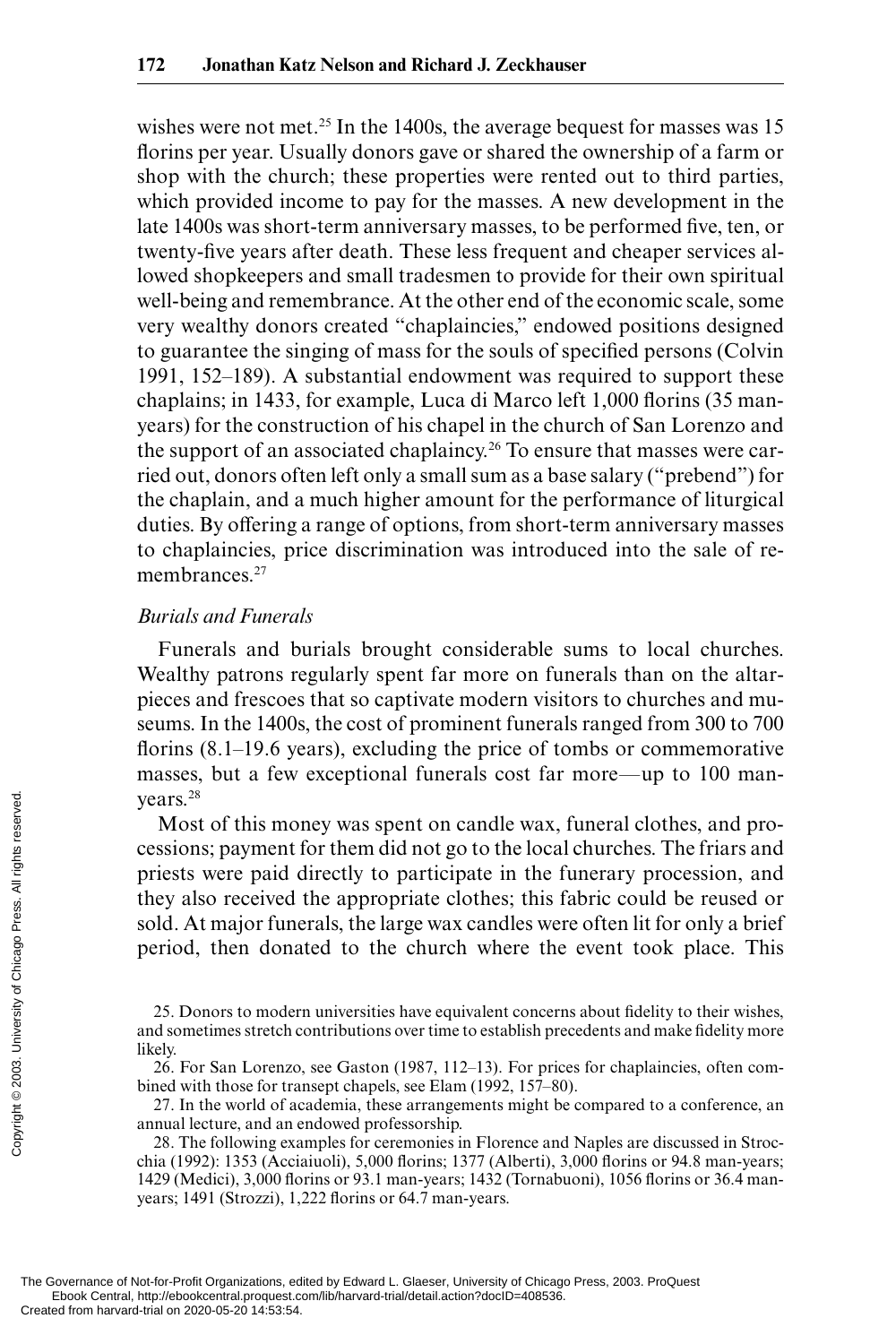constituted a significant tie-in benefit for the church, given the remarkable amount of expensive wax purchased for funerals. The standard amounts were 10 to 20 pounds for artisans and 50 to 60 pounds for physicians and notaries, but wealthy citizens might purchase ten times this amount. At the small church of San Pier Maggiore, burial revenues from cloth, wax, and clerical fees account for 22 percent of the total income in the plague year of 1374, and a respectable 10 percent in a sampling of years with more normal mortality rates between 1374 and 1413 (Strocchia 1992, 91).

#### 5.6.3 Private Chapels and Employment

If the Renaissance churches became mass and funeral "factories," they needed increasing numbers of workers to maintain their production. Many churches brought in outside priests on a contrast basis to perform post mortem commemorations. This practice became so widespread that an official decree in 1517 condemned clergy who neglected duties at their own churches in order to celebrate masses at other institutions for pay (Strocchia 1992, 225). Over time, however, the demand for privately sponsored masses and prayers called for an ever expanding number of priests and friars, allowing the religious orders to dramatically increase their numbers. This in turn led to the need for new or enlarged living quarters, and the construction of these convents and monasteries was often supported by private donations. The dramatic growth in the size of the religious orders, and in the number of priests and religions, created many new opportunities for promotion—new churches needed priors, and religious orders needed to fill their hierarchies.

#### **5.7 The Demand Side: Benefits to Donors from the Purchase of Chapels**

The incentives for churches to sell private chapels are clear. They needed vast funds for the construction, embellishment, and staffing of ecclesiastical structures, and they reaped a handsome profit and a continuing source of revenue from tie-in sales. But why should donors pay significantly above cost, or even just pay significantly, to purchase chapels that were so rarely used by them and their families? Goodwill and altruism would not be sufficient motivation; rather, the purchase of private chapels offered many benefits not available anywhere else. We analyze the two primary benefits: The hope of a speedy passage through purgatory would help the donors in the afterlife; and the status one reaped from being known as a generous donor to the church provided both immediate benefits and posthumous fame.<sup>29</sup> The incentives for<br>
Lesiastical structures<br>
in g source of revenue<br>
icantly above cost, or<br>
were so rarely used b<br>
would not be sufficien<br>
offered many benefit:<br>
primary benefits: The<br>
help the donors in the<br>
known as a g

29. Surviving evidence rarely allows us to determine the relative importance of these two benefits for any given donor, although the type of decoration may indicate the weight given to salvation or status.

The Governance of Not-for-Profit Organizations, edited by Edward L. Glaeser, University of Chicago Press, 2003. ProQuest Ebook Central, http://ebookcentral.proquest.com/lib/harvard-trial/detail.action?docID=408536.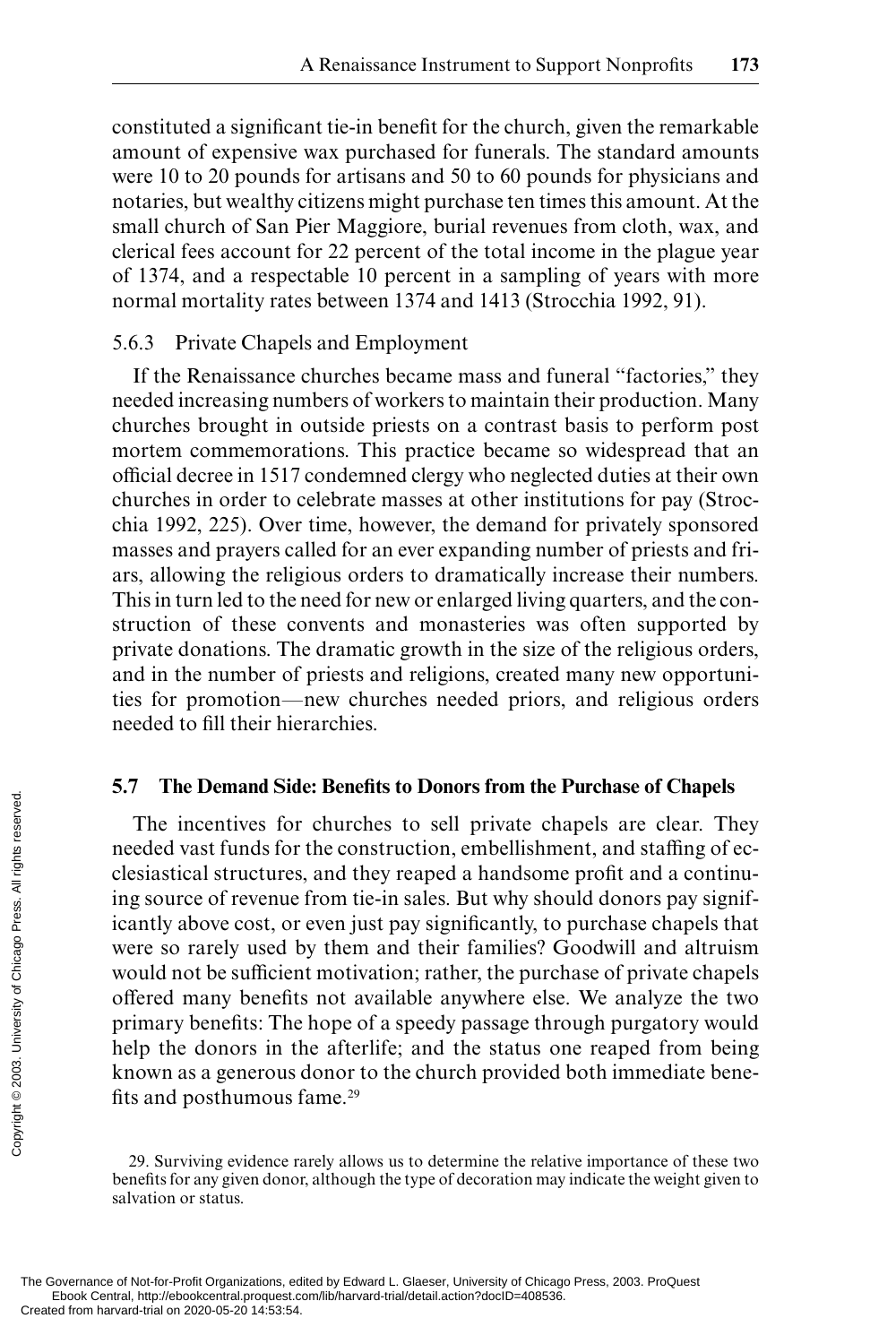# 5.7.1 Afterlife

Funerary masses and burial within private chapels offered the possibility of alleviating the pains of purgatory, a service that could not be purchased outside the Church. Donors rarely discussed this point in the surviving statements about chapels. Filippo Strozzi, for example, wrote about why he contributed funds to the renovation of three churches: "God having conceded temporal goods to me, I want to be grateful to Him for them" (Sale 1976, 18).<sup>30</sup> But the owners of individual chapels, familiar with theory of indulgences, must have considered their purchase and embellishment of these spaces to be good deeds that would count in their favor when they died. More directly, they paid for private masses in the expectation that these would advance the exit from purgatory.

Tombs located in chapels could also help donors in the afterlife. Saint Antoninus spelled out three advantages of burials within churches: The saints honored by the church would intercede on behalf of the deceased; the faithful, coming to church, would see the tomb and pray for the deceased; and the dead would be assured of rest undisturbed by demons (Gaston 1987, 131). Starting in the mid-1200s, a series of papal bulls gave Franciscan and Dominican friars permission to bury the faithful inside their churches, an honor previously reserved for the religious. The powerful desire for intramural burials led patrons to buy burial plots in the pavement of churches, and in the crypts below.<sup>31</sup>

For Renaissance Florentines who did not have a personal or family chapel, a prime motivation for acquiring one was to have burial ground but the wish to be buried in a church does not sufficiently explain the proliferation of memorial chapels. Most families who had chapels in the transepts of Santa Maria Novella, Santa Croce, and Santo Spirito had at least one other chapel in a different church, and only one of these spaces was used for burial. Moreover, an omnipotent God would know who the donors were; a specific chapel associated with one's name was not needed.

#### 5.7.2 Status

Girolamo Savonarola, the prior of San Marco in the 1490s, and (in)famous today for his bonfire of the vanities, understood that status was a major benefit of owning a chapel. The Dominican friar complained that he could not convince wealthy men in Florence to give 10 florins to the poor, but they would give 100 florins just to put their coat of arms on a The Governance of Not-for-Profit Organizations, etcheted from harvard-trial on 2020-05-20-14:53:54. Created from harvard-trial on 2020-05-20-14:53:54. Created from harvard-trial on 2020-05-20-14:53:54.

The Governance of Not-for-Profit Organizations, edited by Edward L. Glaeser, University of Chicago Press, 2003. ProQuest Ebook Central, http://ebookcentral.proquest.com/lib/harvard-trial/detail.action?docID=408536.<br>Created from harvard-trial on 2020-05-20 14:53:54.

<sup>30.</sup> In the same letter of 1477, Filippo wrote, "God having granted us His grace, there is no harm in our recognizing it in some way."

<sup>31.</sup> According to Cohn's (1992, 143) analysis of Tuscan testaments, only 20 percent of wills made in the period before 1363 indicate a specific burial location, but in the early 1400s, about 66 percent are specific.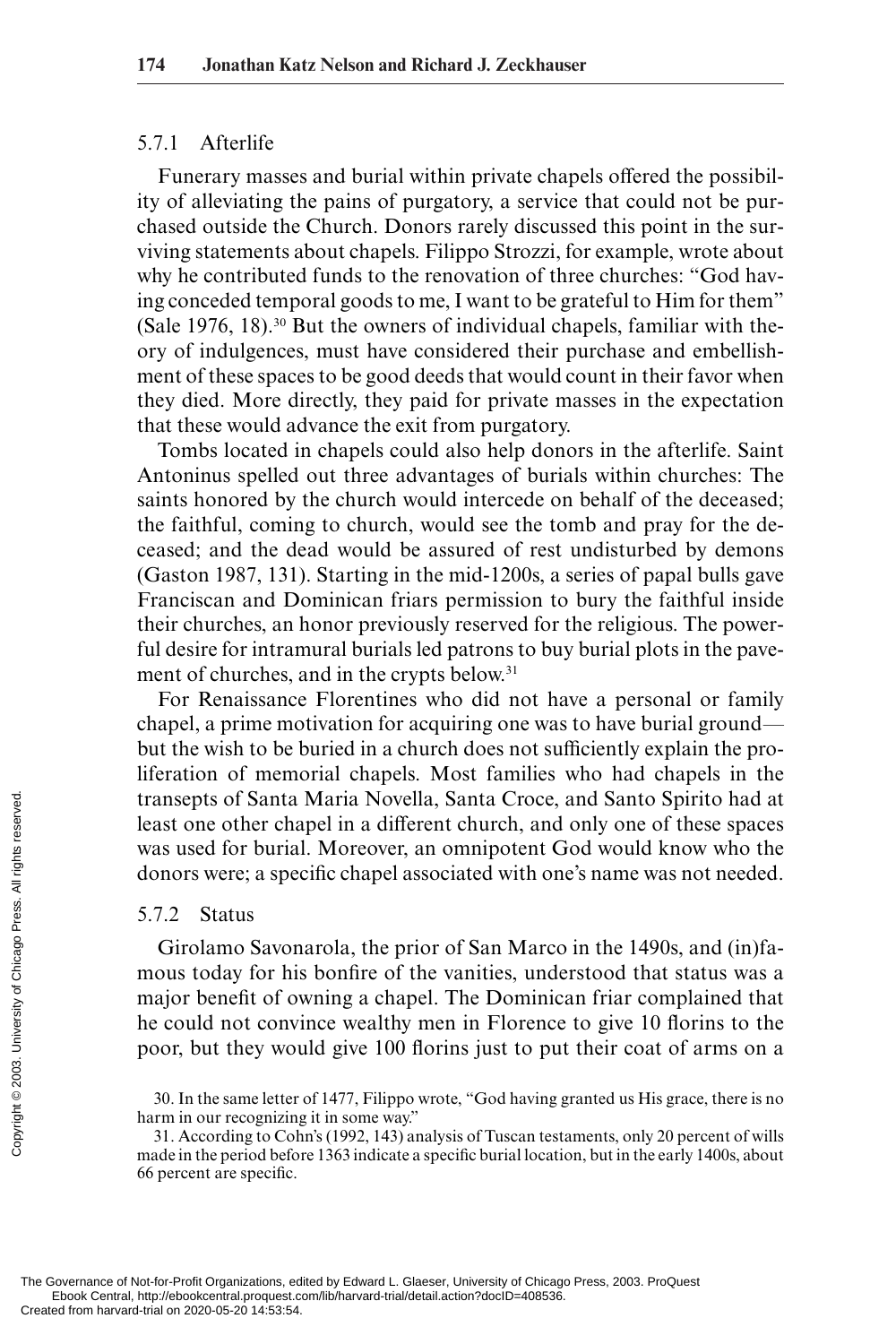chapel. He accused the merchants: You do this "for your honor, not for the honor of God" (Gilbert 1980, 158). Statements by donors themselves support Savonarola's view. When Giovanni Tornabuoni drew up a contract for the fresco decoration of the high chapel in Santa Maria Novella (fig. 5.2), he presented this commission as "exaltation of his house and family," as well as "an act of piety and love of God . . . and [for] the enhancement of the said church and chapel" (Chambers 1970, 173–175). High status within one's local community was often identified by Renaissance authors as a goal in and of itself. It also brought other benefits. One could make advantageous marriage agreements for one's self or children. Status fostered the acquisition or retention of power in a period of constantly shifting political alliances; the Medici, for example, were banished from Florence three times over the period studied. Power in turn brought wealth.

Status was predominantly a function of wealth and social ties that often could not be demonstrated directly, particularly since religious leaders advocated humility and self-effacement. Sumptuary laws and local traditions also significantly limited displays of conspicuous consumption. Thus, substantial expenditures on publicly displayed prestigious works were often the best way to signal one's status and wealth. Many Renaissance texts present the construction of buildings, especially religious ones, as a virtuous activity, exemplifying the donor's "magnificence" (Fraser Jenkins 1970). When one paid for a specific commission like a chapel, one's identity could be prominently displayed. Patrons tried to distinguish themselves through the placement, type, and decoration of their chapels.

Private chapels succeeded in signaling status for two main reasons: They were exclusive and they were highly visible. In major Tuscan churches, the price of a chapel was beyond the means of all but the wealthy. According to Cohn (1992, 214), the average sum left for a chapel between 1276 and 1425 was 208.9 florins, excluding costs of masses and decorations; this is more than the total assets of most testators.<sup>32</sup> The even higher cost of decorating, outfitting, and staffing chapels strengthened the signal. Thus, if the chapel was finely decorated with luxurious materials or with works by respected artists, it further enhanced the donor's status. In effect, viewers could calibrate the donor's status by considering the size and intricacy of works, the cost of the materials, the distinction of the artists, and the location within the church. Fraction 1992, 214),<br>  $\frac{1}{2}$  and 2020-0820 100 11992, 214),<br>  $\frac{1}{2}$  and  $\frac{1}{2}$  and  $\frac{1}{2}$  are the chapel was finely containing, and the chapel was finely correspected artists, it function within the church  $\frac$ 

Although entry into many chapels was blocked by gates, men in the church could easily gaze above and through the barriers at the decorated

<sup>32.</sup> This figure covers the period 1276 to 1425, during which the florin changed value dramatically, and so it cannot be converted into a single man-year equivalent. These figures apply to several cities and the surrounding countryside, so the price of a chapel in Florence was certainly far higher.

The Governance of Not-for-Profit Organizations, edited by Edward L. Glaeser, University of Chicago Press, 2003. ProQuest Ebook Central, http://ebookcentral.proquest.com/lib/harvard-trial/detail.action?docID=408536.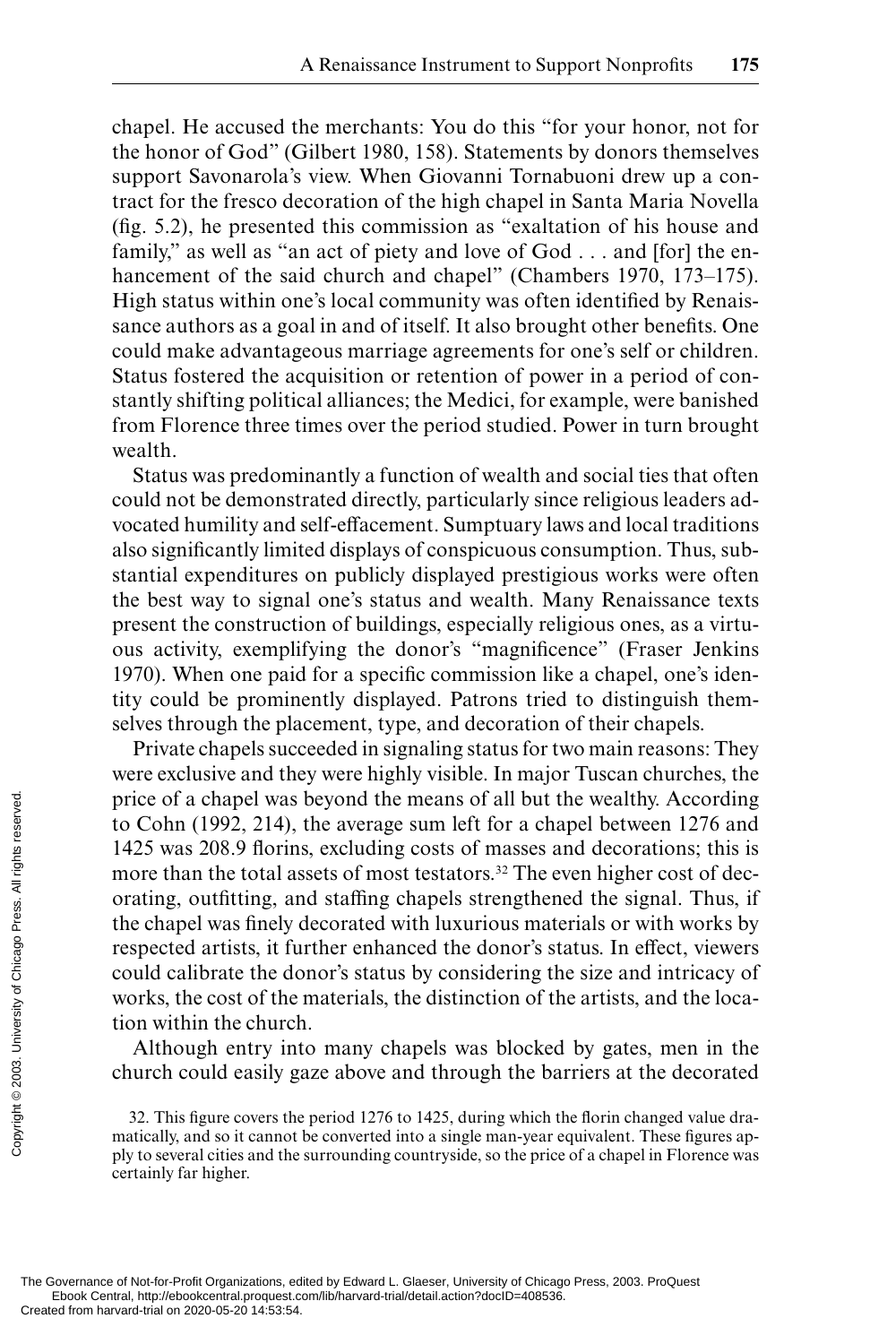spaces. Private chapels displayed large and colorful indications of ownership: names, coats of arms, emblems, and banners. Savonarola himself fumed that donors had their symbols placed "on the back of vestments, so that when the priest stands at the altar, the arms can be seen well by all the people" (Gilbert 1980, 158). In the early fourteenth century, one donor even obliged the friars at Santa Maria Novella and Santa Croce to proclaim each year, before the congregation, how generous he had been (Cohn 1992, 104–107). The Renaissance patrons who used their chapels and decorations to signal and advance their status would have little to learn from modern-day philanthropists.

#### **5.8 Conclusion**

Many nonprofit organizations have shown themselves to be remarkably durable. Long life for such organizations requires solid financing. Yet such organizations are in the public benefits business, which raises the free-rider dilemma. Many of the most successful modern nonprofits offer donors private benefits, often status and a form of immortality, in exchange for contributions. This mechanism helped drive Harvard University's recent \$2.6 billion capital fund drive. The university received 490 gifts of \$1 million or more each. Natural modesty, security concerns, and a desire to avoid solicitations by other nonprofits might motivate many donors to make their gifts anonymously. Those whose goal was merely to "give back to the university" might provide money to general funds such as the scholarship pool, as opposed to a named specified purpose such as a professorship or building wing, which gives lasting recognition. But 94.5 percent of donors chose to be identified, and 84.2 percent of these gifts were made to named purposes.<sup>33</sup> Presumably Harvard's contemporary donors shared some of the same status and immortality goals as did donors to churches in Renaissance Florence. They were securing a permanent link to a prestigious and long-lived institution.

Starting in the late medieval period, Florence's churches found an essential new instrument to raise money that allowed them to build and thrive: the sale of private chapels. This "commodity" was highly valued, could not be produced by others, and brought in considerable related benefits to the church. Since status was a donor goal, more prestigious churches could charge far higher prices. Beyond status, donors received burial locations, a form of immortality, and, with the purchase of accompanying masses, the hope for a shorter stay in purgatory. The citizenry had their city beautified, their God glorified, and magnificent churches where they could worship. Thus the major nonprofits of Renaissance Florence, its Example 1<br>
Some of the same s<br>
in Renaissance Flo<br>
gious and long-live<br>
Starting in the l:<br>
sential new instruu<br>
thrive: the sale of j<br>
could not be prod<br>
benefits to the chu<br>
churches could chia<br>
burial locations, a<br>
pan

33. Personal conversations with Sarah Clark and Thomas Reardon, Harvard University Development Office, 19 March 2002.

The Governance of Not-for-Profit Organizations, edited by Edward L. Glaeser, University of Chicago Press, 2003. ProQuest Ebook Central, http://ebookcentral.proquest.com/lib/harvard-trial/detail.action?docID=408536.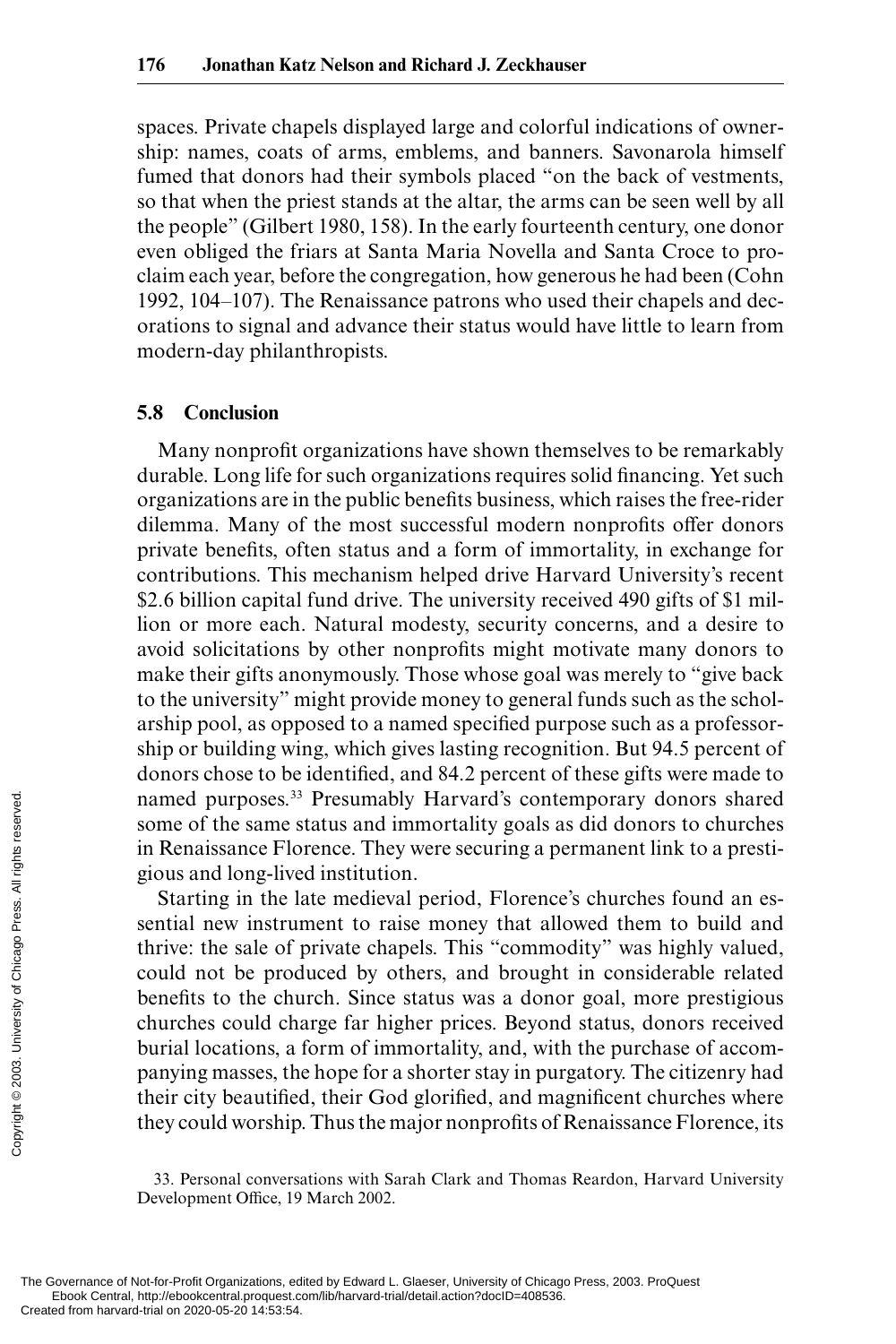churches, supported themselves by effecting a market transaction that exchanged private benefits for public goods.

# **References**

- Acidini Luchinat, Cristina, and Elena Capretti, eds. 1996. *La chiesa e il convento di Santo Spirito a Firenze* (The church and the convent of Santo Spirito in Florence). Florence, Italy: Giunti.
- Bizzocchi, Roberto. 1987. *Chiesa e potere nella Toscana del Quattrocento* (Church and power in fifteenth-century Tuscany). Bologna, Italy: Il Mulino.
- Blume, Andrew C. 1995. Giovanni de' Bardi and Sandro Botticelli in Santo Spirito. *Jahrbuch der Berliner Museen* 73:169–83.
- Borsook, Eve, and Leonetto Tintori. 1965. *Giotto: The Peruzzi chapel.* Turin, Italy: Fratelli Pozzo.
- Burke, Jill. 1999. Form and power: Patronage and the visual arts in Florence c. 1478–1512. Ph.D. diss. University of London, Courtauld Institute.
- Chambers, David S. 1970. *Patrons and artists in the Italian Renaissance.* London: Macmillan.
- Ciappelli, Giovanni, and Patricia Rubin, eds. 2000. *Art, memory, and family in Renaissance Florence.* Cambridge: Cambridge University Press.
- Cipolla, Carlo M. 1990. *Il governo della moneta a Firenze e a Milano nei secoli XIV– XVI* (The regulation of coinage in Florence and Milan, 14th–16th centuries). Bologna, Italy: Mulino.
- Cohn, Samuel K., Jr. 1988. *Death and property in Siena, 1205–1800: Strategies for the afterlife.* Baltimore, Md.: Johns Hopkins University Press.
- ———. 1992. *The cult of remembrance and the Black Death: Six Renaissance cities in central Italy.* Baltimore, Md.: Johns Hopkins University Press.
- Colvin, Howard. 1991. *Architecture and the after-life.* New Haven, Conn.: Yale University Press.
- de Tocqueville, Alexis. 1976. *Democracy in America.* New York: Knopf. (Originally published in 1835.)
- Eckstein, Nicholas A. 1995. *The district of the green dragon: Neighborhood life and social change in Renaissance Florence.* Florence, Italy: Olschki.
- Elam, Caroline. 1992. Cosimo de' Medici and San Lorenzo. In *Cosimo "il Vecchio" de' Medici: Essays in commemoration of the 600th anniversary of Cosimo de' Medici's birth,* ed. Francis Ames-Lewis, 157–80. Oxford, U.K.: Claredon Press.
- Fraser Jenkins, A. D. 1970. Cosimo de' Medici's patronage and the theory of magnificence. *Journal of the Warburg and Courtauld Institutes* 33:162–70.
- Gardner, Julian. 1994. Altars, altarpieces, and art history: Legislation and usage. In *Italian altarpieces: Function and design 1250–1550,* ed. Eve Borsook and Fiorella Superbi Giofredi, 5–40. Oxford, U.K.: Clarendon Press.
- Gaston, Robert. 1987. Liturgy and patronage in San Lorenzo, Florence, 1350– 1650. In *Patronage, art, and society in Renaissance Italy,* ed. F. W. Kent and Patricia Simons, 111–34. Oxford, U.K.: Claredon Press.
- Gilbert, Creighton E. 1980. *Italian art 1400–1500: Sources and documents.* Englewood Cliffs, N.J.: Prentice-Hall.
- Giurescu, Ena. 1997. Family chapels in Santa Maria Novella and Santa Croce: Architecture, patronage, and competition. Ph.D. diss. New York University, Institute of Fine Arts. Exercise the Created from Harvard-trial on 2020-05-201<br>
The Greenance of Not-for-Profit Organizations, etc.<br>
The Greenance of Not-for-Profit Organizations, etc.<br>
The Governance of Not-for-Profit Organizations, etc.<br>
The Go

The Governance of Not-for-Profit Organizations, edited by Edward L. Glaeser, University of Chicago Press, 2003. ProQuest Ebook Central, http://ebookcentral.proquest.com/lib/harvard-trial/detail.action?docID=408536.<br>Created from harvard-trial on 2020-05-20 14:53:54.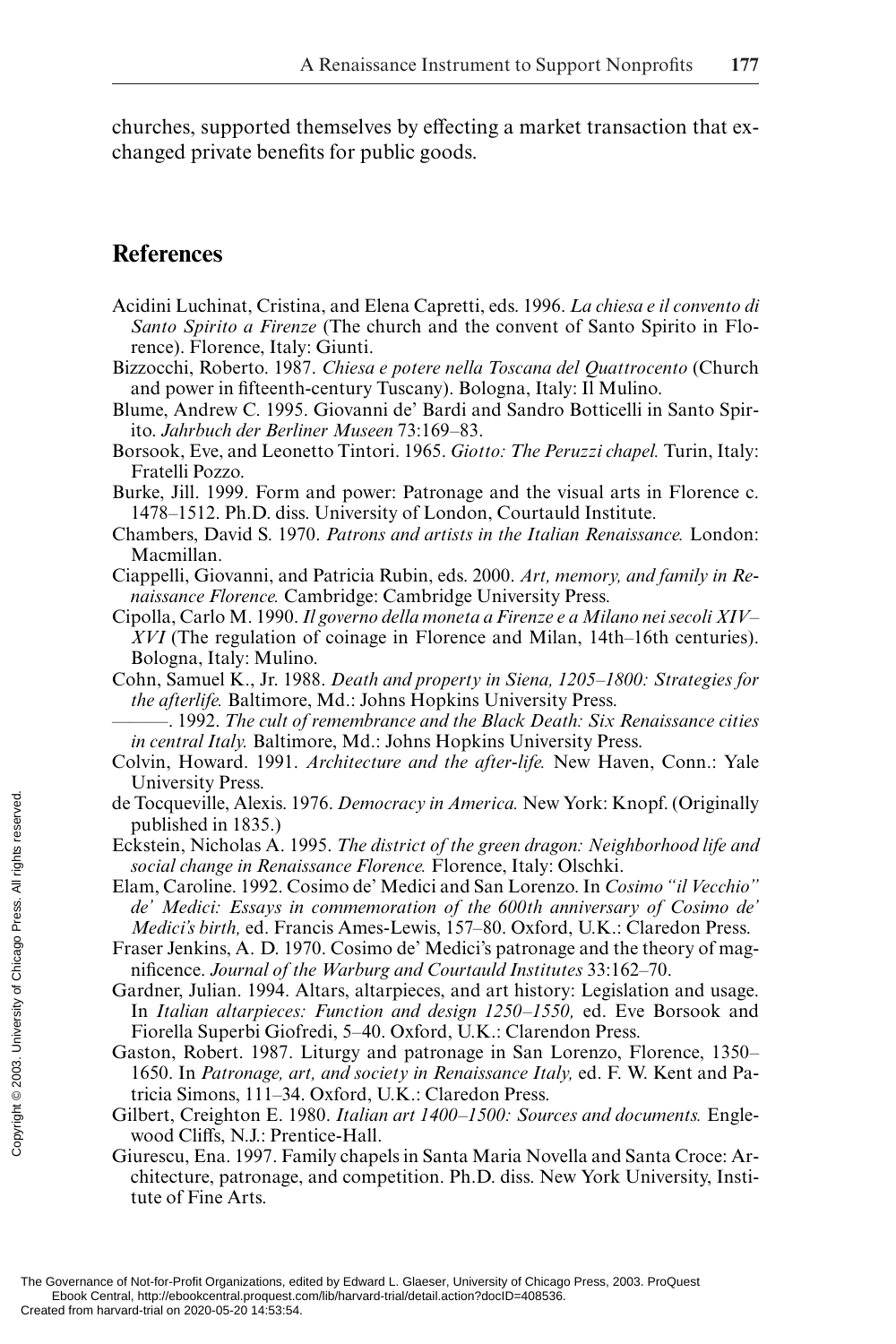- Goldthwaite, Richard A. 1968. *Private wealth in Renaissance Florence.* Princeton, N.J.: Princeton University Press.
- ———. 1980. *The building of Renaissance Florence: An economic and social history.* Baltimore, Md.: Johns Hopkins University Press.
- ———. 1993. *Wealth and the demand for art in Italy 1300–1600.* Baltimore, Md.: Johns Hopkins University Press.
- Goldthwaite, Richard A., and Giulio Mandich. 1994. *Studi sulla moneta fiorentina (secoli XIII–XVI)* (Studies on Florentine coinage [13th–16th centuries]). Florence, Italy: Olschki.
- Haines, Margaret, and Lucio Riccetti, eds. 1996. *Opera: carattere e ruolo delle fabbriche cittadine fino all'inizio dell'età moderna* (*Opera:* The character and role of the civic corporations until the beginning of the modern era). Florence, Italy: Olschki.
- Hall, Marcia B. 1979. *Renovation and counter-reformation: Vasari and Duke Cosimo in Sta. Maria Novella and Sta. Croce 1565–1577.* Oxford, U.K.: Claredon Press.
- Hansmann, Henry. 1990. The role of nonprofit enterprise. *Yale Law Journal* 539:835–901.
- Herlihy, David, and Christiane Klapish-Zuber. 1988. *I toscani e le loro famiglie Uno studio sul catasto fiorentino del 1427* (The Tuscans and their families: A study of the Florentine *catasto* of 1427), trans. M. Bensi. Milan, Italy: Mulino.
- Höger, Annegret. 1976. Studien zur Entstehung der Familienkapelle und zu Familienkapellen und Altaren des Trecento in Florentiner Kirchen (Studies on the origin of family chapels and on 14th-century family chapels and altars in Florentine churches). Ph.D. diss. Bonn, Germany, University of Bonn.
- Kent, Dale. 2000. *Cosimo de' Medici and the Florentine Renaissance: The patron's oeuvre.* New Haven, Conn.: Yale University Press.
- Kent, F. William. 1995. Individuals and families as patrons of culture in Quattrocento Florence. In *Language and images in Renaissance Italy,* ed. Alison Brown, 111–34. Oxford, U.K.: Claredon Press.
- Le Goff, Jacques. 1981. *La naissance du purgatoire* (The birth of purgatory). Paris: Gallimard.
- Luchs, Alison. 1977. *Cestello: A Cistercian church of the Florentine Renaissance.* New York: Garland.
- Molho, Anthony. 1994. *Marriage alliance in late medieval Florence.* Cambridge, Mass.: Harvard University Press.
- Nelson, Jonathan Katz. Forthcoming. Memorial chapels in churches: The privatization and transformation of sacred spaces. In *Florence: Re-visioning the Renaissance city, Art, patronage, and the dynamics of space,* ed. Roger J. Crum and John T. Paoletti. Cambridge: Cambridge University Press. Exercise the material on 2020-05-20<br>
The Greenance of Not-for-Profit Organizations, etc.<br>
The Greenance of Not-for-Profit Organizations, etc.<br>
The Greenance of Not-for-Profit Organizations, etc.<br>
The Greenance of Not-for-P
	- Nova, Alessandro. 1994. Hangings, curtains, and shutters of sixteenth-century Lombard altarpieces. In *Italian altarpieces: Function and design 1250–1550,* ed. Eve Borsook and Fiorella Superbi Giofredi, 177–89. Oxford: Claredon Press.
	- Oakley, Francis. 1979. *The Western Church in the later Middle Ages.* Ithaca, N.Y.: Cornell University Press.
	- Olson, Mancur. 1965. *The logic of collective action: Public goods and the theory of groups.* Cambridge, Mass.: Harvard University Press.
	- Saalman, Howard. 1993. *Brunelleschi: The buildings.* London: Zwemmer.
	- Salamon, Lester M. 1999. *America's nonprofit sector: A primer.* New York: Foundation Center.
	- Sale, J. R. 1976. *The Strozzi chapel by Filippino Lippi in Santa Maria Novella.* Ann Arbor: Garland.
	- Spence, A. Michael. 1974. *Market signaling: Informational transfer in hiring and related screening processes.* Cambridge, Mass.: Harvard University Press.

The Governance of Not-for-Profit Organizations, edited by Edward L. Glaeser, University of Chicago Press, 2003. ProQuest Ebook Central, http://ebookcentral.proquest.com/lib/harvard-trial/detail.action?docID=408536.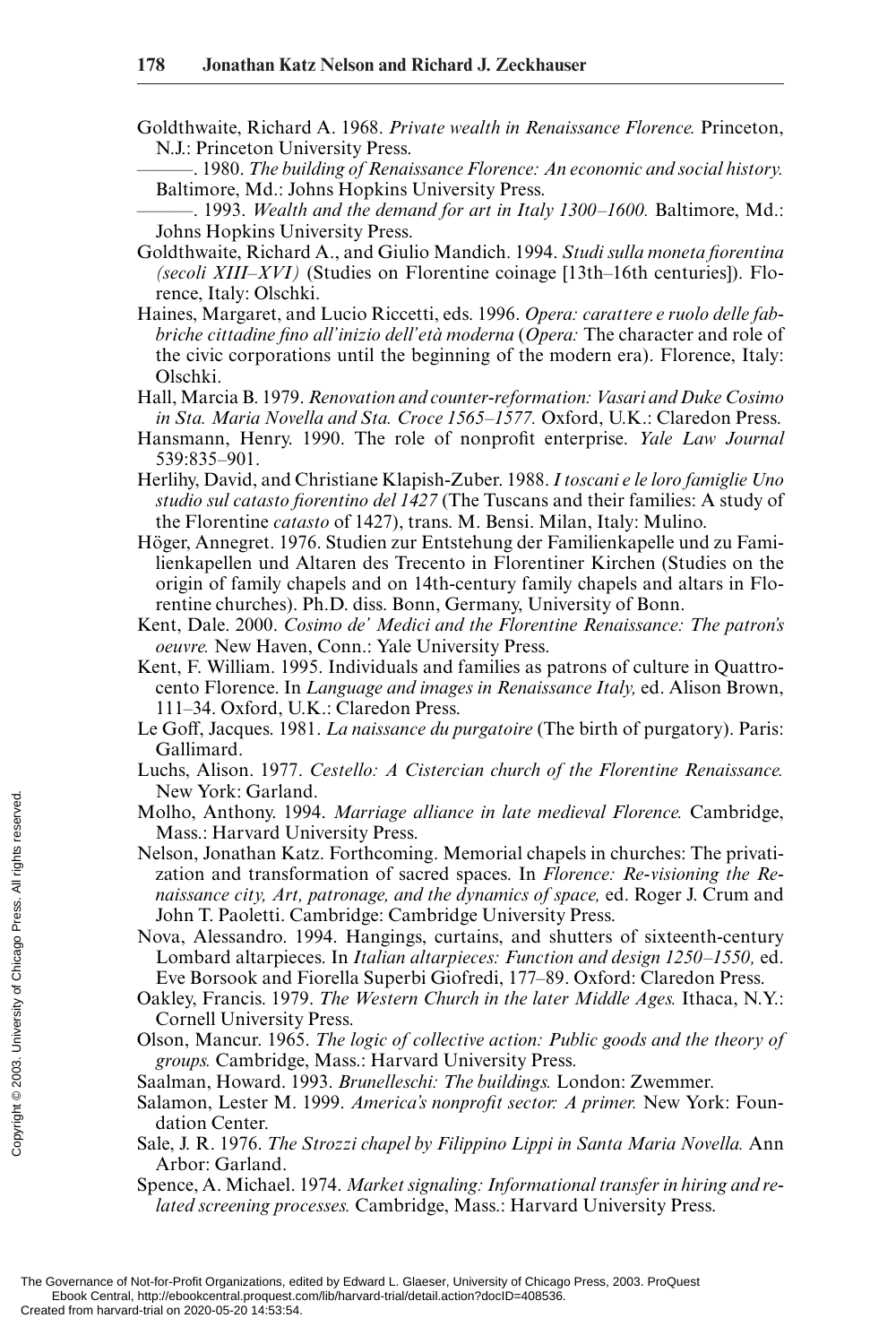- Strocchia, Sharon T. 1992. *Death and ritual in Renaissance Florence.* Baltimore, Md.: Johns Hopkins University Press.
- Swanson, R. N. 1995. *Religion and devotion in Europe, c. 1215–1515.* Cambridge: Cambridge University Press.
- Trachtenberg, Marvin. 1996. On Brunelleschi's Old Sacristy as model for early church architecture. In *L'Église dans l'architecture de la Renaissance,* ed. Jean Guillaume, 9–40. Paris: Picard.
- Trexler, Richard C. 1989. *Naked before the Father: The renunciation of Francis of Assisi.* New York: Peter Lang.
- Vauchez, André, ed. 1998–99. *Dizionario enciclopedico del medioevo* (Encyclopedic dictionary of the Middle Ages), trans. Claudio Leonardi. Rome: Città Nuova.
- Weisbrod, Burton. 1978. *The voluntary nonprofit sector: An economic analysis.* Lexington, Mass.: Lexington Books.
- Zeckhauser, Richard J., and David V. P. Marks. 1996. Sign posting: The selective revelation of product information. In *Wise choices: Decisions, games, and negotiations,* ed. Richard J. Zeckhauser, Ralph L. Kenney, and James K. Sebenius, 22– 41. Boston: Harvard Business School Press.